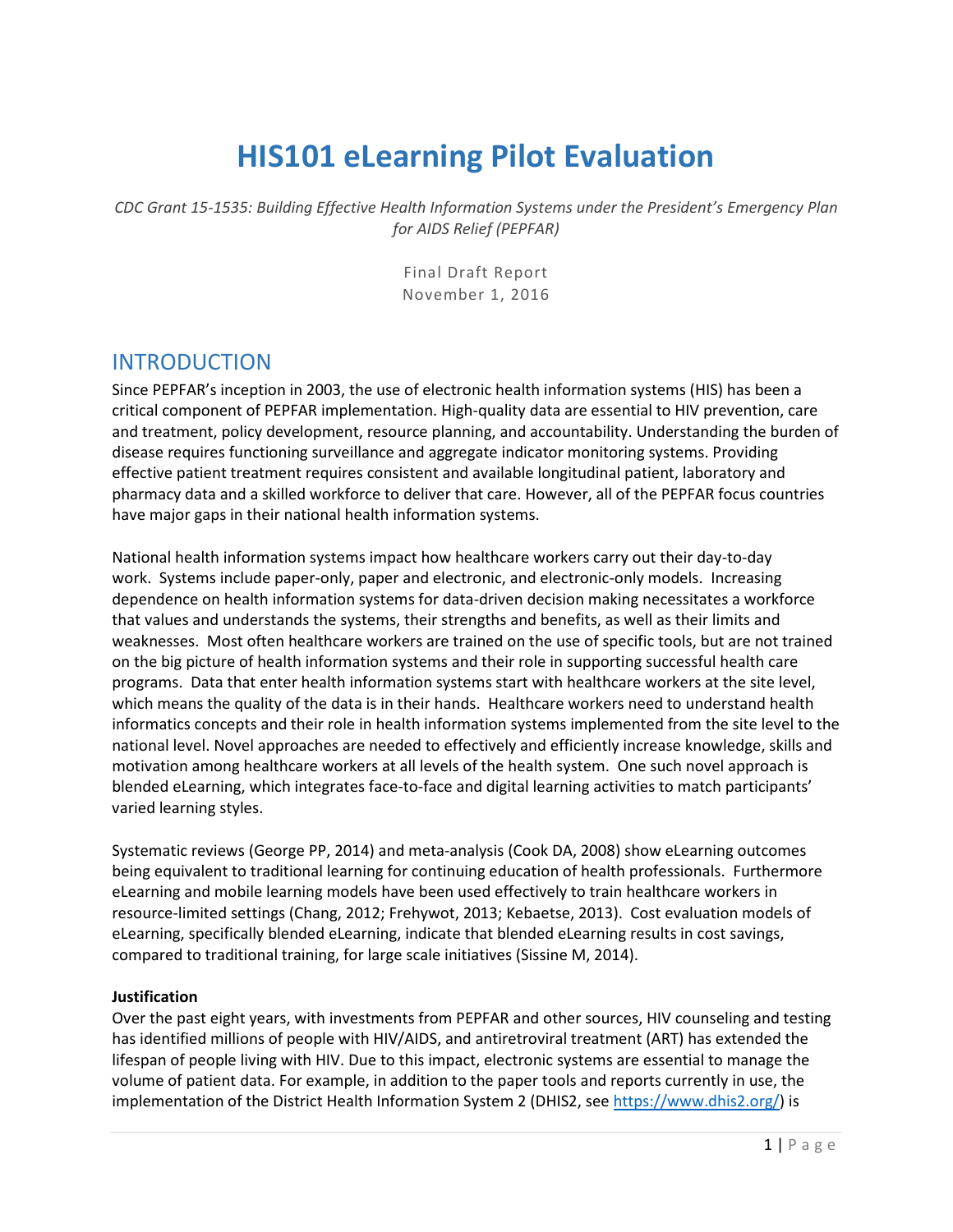being scaled up in many countries. This growth creates a greater need to standardize functional and technical requirements for health information systems, design systems that facilitate and enable interoperability between different health and health-related information systems (e.g., electronic medical records (EMR), laboratory information systems (LIS), human resource information systems (HRIS), pharmacy, and others), facilitate linkage and de-duplication of records, strengthen data quality and completeness, and reinforce data security, privacy, and confidentiality measures. It also creates the need to scale up informatics capacity where gaps exist to enable innovative technical solutions to advance this agenda through increased access to informatics learning resources. The overall advancement of health information systems in PEPFAR-supported countries will depend upon robust strategic planning and governance, improved in-country human capacity, and on-going evaluation of health information system implementations to identify effective practices, efficiencies gained, and health impacts and to increase sustainability and country ownership.

I-TECH has a five-year cooperative agreement with The U.S. Centers for Disease Control and Prevention (CDC) to support the development of human resources for health that support PEPFAR countries' health information systems. Year one activities focused on developing HIS-focused eLearning resources delivered through novel methodologies. These resources will be publicly-available for adaptation and use across a wide variety of PEPFAR-supported countries which are interested in strengthening their health information systems. Conducting an initial evaluation of a pilot implementation helps ensure that the resources are well matched to needs, understandable, usable, and useful. Pilot evaluation also contributes to quality improvement of future learning resources in project years two to five.

#### **In-person HIS101 Course**

In 2009, CDC South Africa identified the need for a competent HIS workforce to apply informaticsrelated concepts in the implementation of information systems at all levels of their health system. To address this need, a four and a half day competency-based course, titled *Introduction to Health Information Systems (HIS 101)*, was developed by the CDC-Atlanta HIS Team for personnel from PEPFAR partner countries who are involved in HIS-related activities at the national, provincial, district, and subdistrict/facility level. Between 2009 and 2012, this course was delivered in a workshop format in South Africa, Namibia, Nigeria, Swaziland, and Atlanta.

#### **eLearning Modules**

In order to increase access to the *HIS101* course, I-TECH converted two sessions, *Information Use, Technology, and Terminology* and *Data Management Concepts*, from the face-to-face introductory course into a blended eLearning format comprising of a half day, face-to-face HIS eLearning Orientation and three separate, self-paced eLearning modules with the following learning objectives:

Module 1: Introduction to HIS: Information Use, Technology, and Terminology

- Explain the difference between information literacy, computer literacy, and information system literacy
- Define key information system terms
- Identify the components of a health information system

Module 2: Health Information Systems: Classification and Architecture

- Describe the logic underlying health information systems
- Describe information system classifications and architectures

Module 3: Data Management Concepts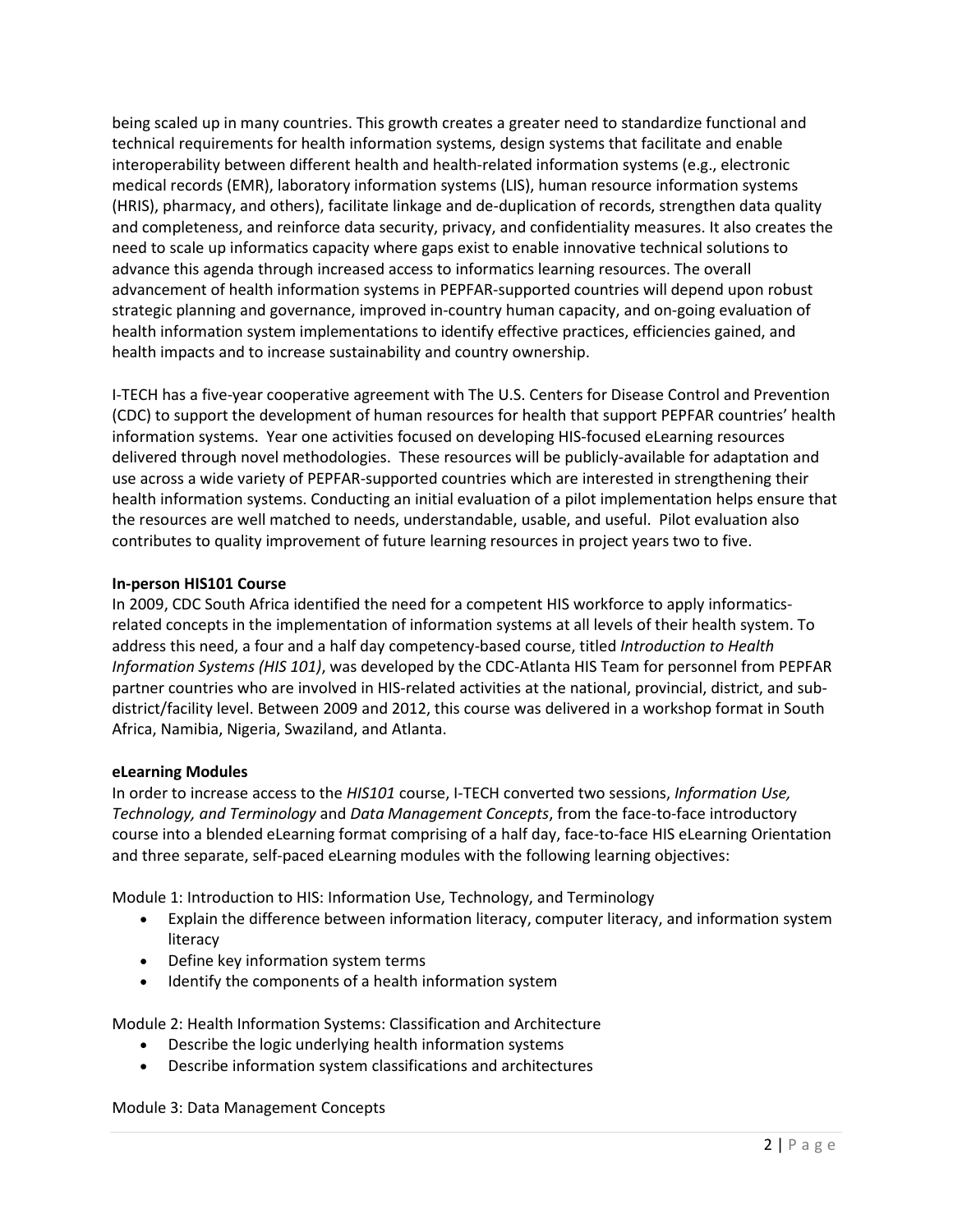- Define data management concepts
- Describe components of the data management process

The eLearning modules retained the same learning objectives, core content, and pre/post-test questions as the two workshop sessions. Since course facilitators typically provide examples and clarification in response to student questions during face-to-face sessions, I-TECH included such content in the eLearning modules.

The face-to-face HIS eLearning Orientation was held with the training participants to distribute tablets, orient users to the tablet and eLearning application, review the timeline for completion of the modules, and confirm the process of returning the tablets to I-TECH. The modules were also made available via an online portal [\(http://globalhealthworkforce.org/\)](http://globalhealthworkforce.org/), for participants who preferred not to use the tablets. Participants returned to their place of work and were given up to four weeks to complete the eLearning modules in a self-paced manner.

### **METHODS**

#### **Pilot Process**

#### *Engagement with Ministries of Health*

In collaboration with CDC Program and Technical Officers, I-TECH selected Namibia and Tanzania as countries to pilot the eLearning materials. Both countries use a range of HIS, including DHIS2, HRIS, and pharmacy systems, to name a few, meaning that their respective health workforce were familiar with the growing adoption and continued expansion of HIS in their day to day work. I-TECH sought and gained approval for the pilot activities from the Namibia Ministry of Health and Social Services (MOHSS) and the Tanzania Ministry of Health, Community Development, Gender, Elderly and Children (MOHCDGEC) before proceeding.

In March 2016, I-TECH jointly met with the MOHSS and CDC in Namibia and the MOHCDGEC and CDC in Tanzania to introduce the project. The discussion focused on defining the target audience, identifying possible implementation mechanisms, and geographical distribution. In Tanzania, these discussions resulted in the creation of a Technical Working Group consisting of the Ministry agencies represented in the discussions (Monitoring and Evaluation [M&E] Unit, Human Resources Department). In Namibia, following the initial meeting with MOHSS and CDC, I-TECH presented the HIS project to the Namibia HIS Technical Working Group Meeting, where the project was well received.

#### *Selection of participants*

In this pilot of the eLearning modules, I-TECH worked in specific geographic areas in Namibia and Tanzania, registering participants from different sites within the area. I-TECH targeted 75 participants in each country, understanding that some participants might not complete all three eLearning modules by the end of the pilot. Because the modules are self-paced and asynchronous, participants could selectively use individual eLearning modules based on their professional role or interests. This means that the target audience includes a wide range of cadres. Target participants include clinical staff, data clerks, data managers, pharmacy staff, and laboratory staff from regions, districts, and facilities.

Facilities were selected from among those where activities related to HIS or M&E strengthening are currently being implemented by each country's Ministry of Health and implementing partners. Examples of these activities include I-TECH's HIV Clinical Strengthening Program and the University of California San Francisco's Data Action and Review Forums.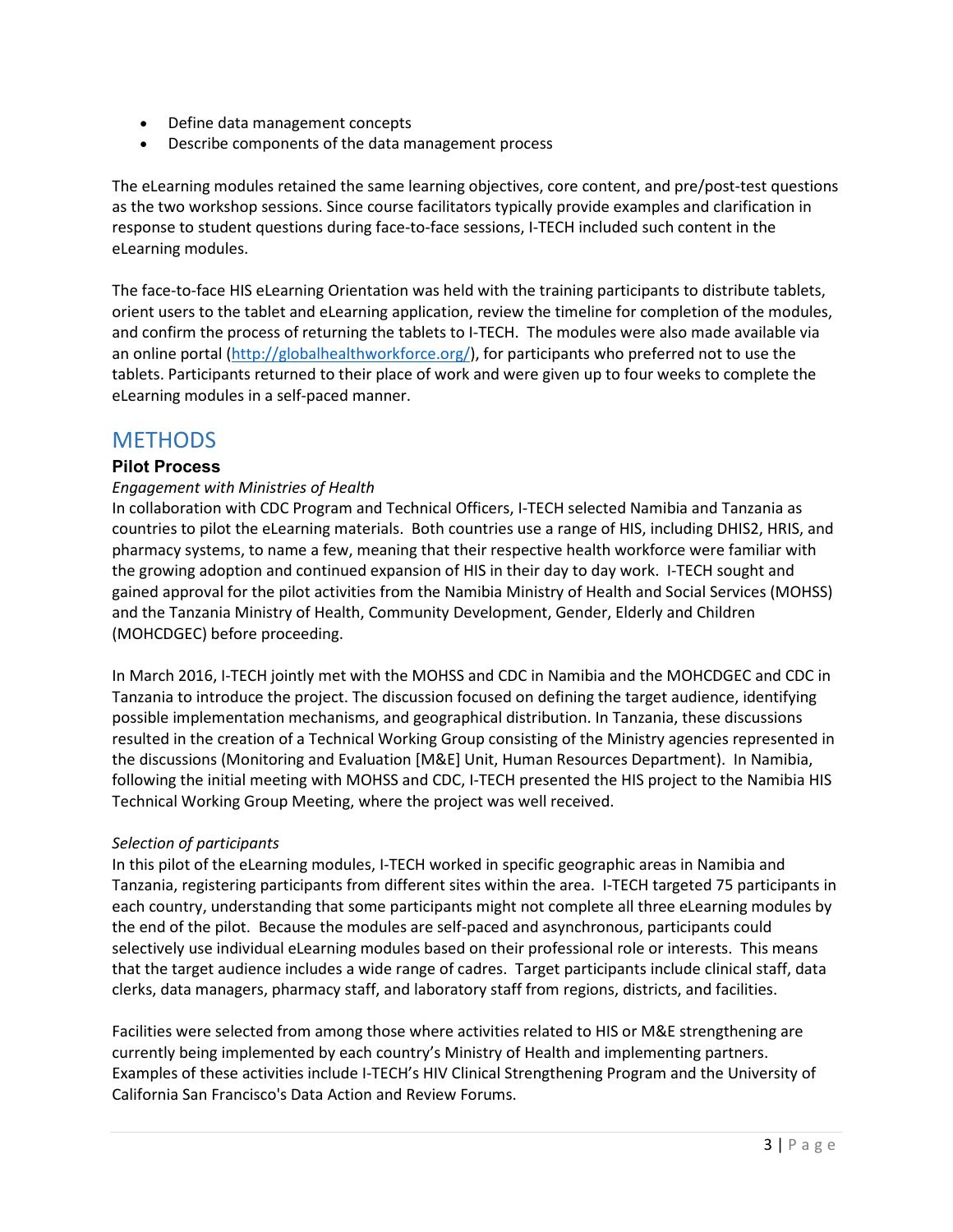Balancing budget constraints with covering a broader geographic sample for the pilot, I-TECH selected participants in the Otjozondjupa, Erongo, and Khomas regions of Namibia and the Kinondoni, Ilala, and Temeke districts of Tanzania's Dar es Salaam region. The pilot project invited participants (clinical staff, data clerks, data managers, pharmacy staff, and laboratory staff) from those regions, including regional, districts, and facility-level staff to use the eLearning modules.

#### *Group-based orientation*

Half-day, face-to-face orientations were conducted in both countries. Each participant in the eLearning pilot attended a single orientation, and there were four orientation sessions held in Namibia and three in Tanzania (**Table 1**). The aim of the orientation was to enable participants to successfully access and complete self-paced eLearning modules on Health Information Systems. All orientations began with background information on the purpose of the Building Effective HIS eLearning Project, eLearning technologies, and the learning objectives of the three eLearning modules being piloted. The second half of the orientation focused on strategies for effective self-study, review of the informed consent form and tablet user agreement, and accessing the eLearning modules and pre/post-tests on the tablet and/or website. Participants were provided with an opportunity to practice using the tablets and the eLearning materials using the Navigation module available in the Overview. Participants also participated in discussions on how to access help in the event that they encountered problems or had questions as they went through the eLearning modules.

| <b>Date</b>  | Country  | <b>Region - City/District</b> | <b>Total Participants</b> |
|--------------|----------|-------------------------------|---------------------------|
|              |          |                               |                           |
| 14 June 2016 | Namibia  | Erongo - Walvis Bay           | 23                        |
| 15 June 2016 | Namibia  | Otjozondjupa - Okahandja      | 12                        |
| 16 June 2016 | Namibia  | Otjozondjupa - Otjiwarongo    | 11                        |
| 17 June 2016 | Namibia  | Khomas - Windhoek             | 26                        |
| 21 June 2016 | Tanzania | Dar es Salaam - Kinondoni     | 19                        |
| 22 June 2016 | Tanzania | Dar es Salaam - Ilala         | 20                        |
| 23 June 2016 | Tanzania | Dar es Salaam - Temeke        | 20                        |

**Table 1:** Orientation Training Sites by date and location

In addition to participants from the districts, one trainer attended three of the four orientations in Namibia. This trainer is associated with the National Health Training Center (NHTC). Over the course of the three orientations, she led the session on *Effective Self-Study* as well as introductions to the course and confirmation of the courses sanctioning by the Namibia MOHSS. Similarly, in Tanzania, three tutors associated with the Center for Distance Education's *Clinical Assistants to Clinical Officers Upgrading Distance Education* program played a similar role. Over the course of the three orientations, each tutor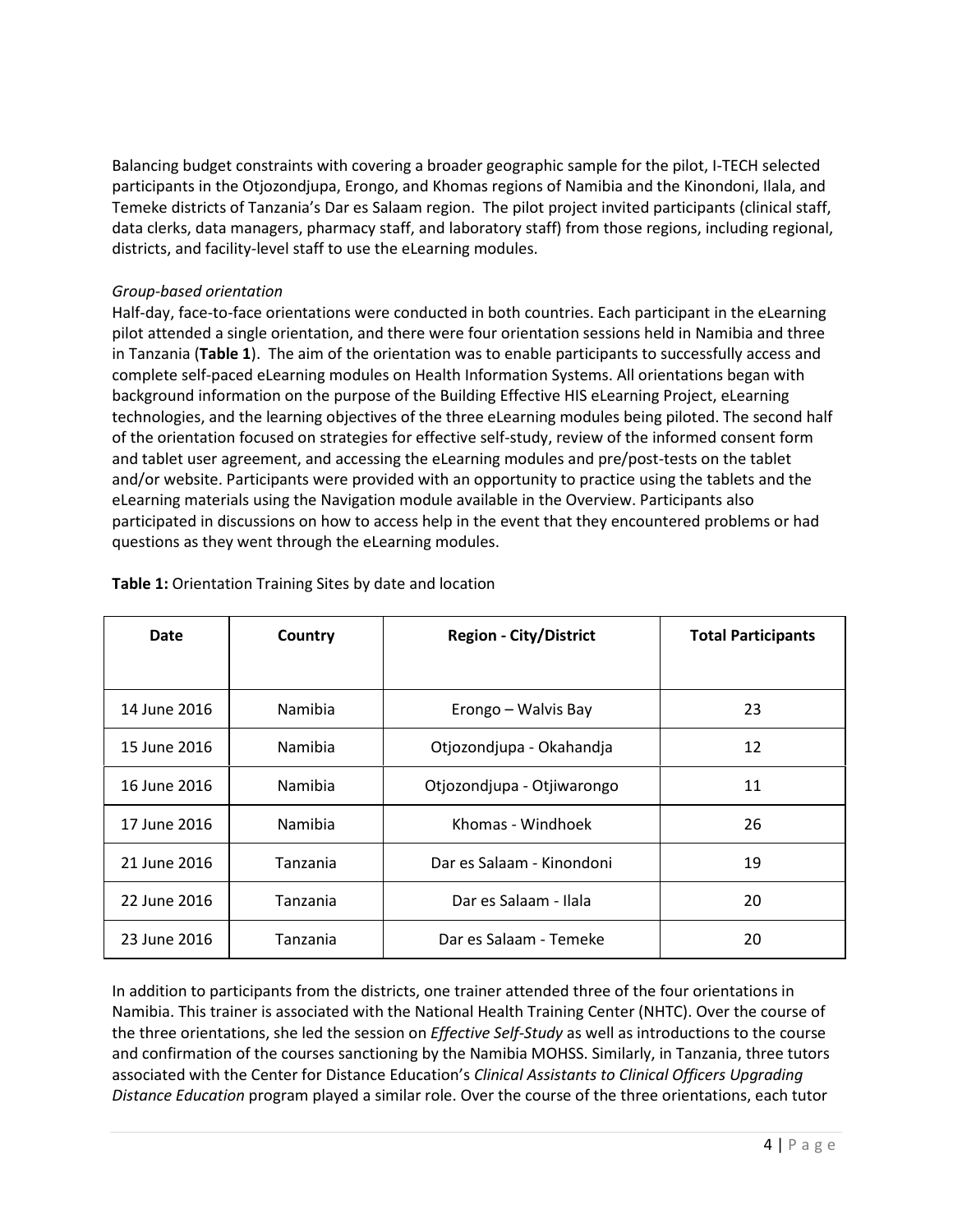led the sessions on *Effective Self-Study, Accessing the HIS eLearning Modules*, and *What to do When Something Goes Wrong*. During the orientation sessions in Tanzania, participants decided to create a WhatsApp group in order to address challenges identified during the *What to do When Something Goes Wrong* session. Challenges included language barriers, technology problems, or motivation.

#### *Pilot Implementation*

In Namibia, the deadline for completing all components of the modules, including pre-tests, post-tests, participant evaluations of each module, and a final course evaluation was July 14, 2016. This gave the Namibian participants four weeks to complete the modules. In Tanzania, a limited number of tablets and unreliable internet connection led the team to disseminate the tablets to half of the participants from June 21 through July 8, then collect and distribute tablets to the second half of participants to use from July 5 through July 22. Only one participant expressed interest in taking the modules online. As participants in the first pool completed the modules, they notified the WhatsApp group or the I-TECH focal point to arrange collection of the tablet. For both groups, an I-TECH focal person made several reminder calls to participants over the course of the pilot to encourage participants to complete the modules.

#### *Pilot Evaluation and Conclusion*

Participant evaluations were available for each module and for the eLearning course overall. The instruments used Likert scales, and also included open-ended questions about recommendations for improving the eLearning modules. To conclude the pilot, I-TECH collected all of the tablets signed out to users.

#### **Data Collection Methods and Sources**

The following data collection methods and sources were used:

- 1. At the orientation, each participant was assigned a unique numeric identifier for the purposes of the pilot.
- 2. Participant demographic data was collected through routine processes. Specifically, participants at the orientation sessions completed participant registration forms and the data were entered to the TrainSMART training data system.
- 3. Individual participant pre-test and post-test results were collected from tests taken online or via tablets. Participants were instructed that pre-tests should take place prior to viewing the module and post-tests should take place at the conclusion of the module with the scores recorded on the tablet. Identical, multiple choice questions were used, however the order in which they were presented differed between pre-test and post-test. Tablets were brought back to Windhoek (Namibia) or Dar es Salaam (Tanzania) and program assistants unlocked the tablets to upload the pre-test, post-test, and participant evaluation data to the server. Data for participants that accessed the modules via the web portal were extracted from that online database into an Excel file. Data from the two sources were then compiled in a single data set. When participants uploaded multiple tests of one type, only the first test was used.
- 4. Participants completed a course evaluation form for each module to collect quality improvement feedback on the eLearning module content usefulness, clarity, and perceived knowledge transfer. They also completed a single overall course evaluation, which was available to all participants, even if they did not complete all modules. Evaluations were provided to participants using the same digital format as the pre- and post-tests. Participants were instructed to complete the evaluations (3 individual module evaluations and 1 final course evaluation) after the module and post-test had been finished.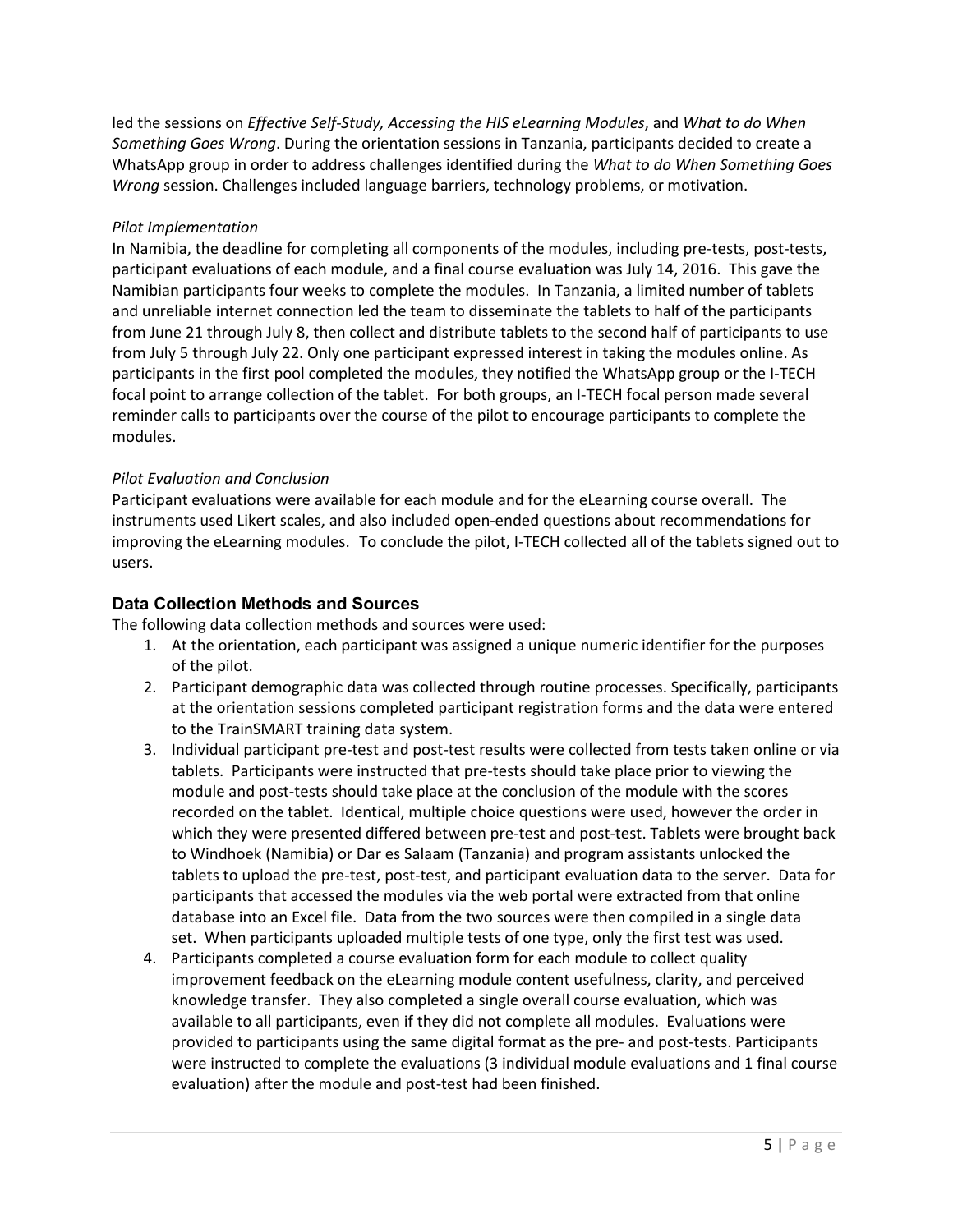5. I-TECH's programmatic costs for carrying out the eLearning pilot were collected using I-TECH's routine financial management systems.

#### **Analysis**

We analyzed the anonymized participant demographic data using descriptive statistics (simple frequencies) to characterize all pilot participants. Using the pre- and post-test data, we analyzed module completion levels using descriptive statistics (simple frequencies). Next we used descriptive statistics (means, frequencies) to analyzed pre- and post-test scores as well as change scores for those who completed both pre- and post-tests. We used paired t-tests to test for statistically significant changes in knowledge by module and for the 3 modules combined. We characterized results by country (Namibia vs. Tanzania), by cadre (nurse vs. physician vs. all other), by sex (female vs. male), and by medium of eLearning module use (tablet vs. online). We used the Pearson's Chi-2 test statistic to test for statistically significant differences in passing, and used t-tests to test for statistically significant differences in pre-test, post-test and change scores by these variables. Last, we carried out multivariable analyses using generalized estimating equations (GEE) on passing and on post-test scores, with robust variance and exchangeable correlation assumed for results of individual participants across the modules. We included only cases with both pre- and post-test scores. Our models treated passing as a binary variable and change score as a continuous variable, and the models adjusted for pre-test score, module, country, cadre, sex, and eLearning medium, to identify associations of interest.

To better understand mastery of specific topics, we compared individual question results for pre- and post-tests of participants to measure the change in the proportion of participants with correct scores. Individual question results were analyzed as being 'correct' or 'incorrect' and the percentage figures represent the aggregate of all participants answering a question correctly. The analysis considered only participants with pre-test and post-test scores for an individual module.

We were able to compare the results of the eLearning pilot with results of the in-person course for a sub-set of the learning objectives and post-test questions. Specifically, the 10 post-test questions used in the *Information Use, Technology, and Terminology* module of the in-person course matched questions used in eLearning Modules 1 and 2. We used a t-test to compare mean post-test results among inperson course participants with eLearning course participants, testing the null hypothesis of no difference in the distribution of scores between the in-person and eLearning modalities. We carried out a secondary analysis which examined this same question among only the participants from Namibia (the only country where both in-person training and eLearning were carried out).

Next, we analyzed the course evaluation form data using qualitative and quantitative methods. For feedback provided in response to open-ended questions, we coded responses by theme and by favorability of the comment (i.e. whether the comment was positive or negative). We also carried out simple descriptive analysis of median values for the Likert scale data and summarized results.

Finally, we analyzed I-TECH's financial data and grouped costs into the following categories: 1) programmatic management costs; 2) costs for designing and creating the modules; and 3) costs for implementation of the pilot. This enabled us to estimate approximate costs for each step as well as a rough unit cost per participant.

Analysis was conducted using STATA 13 data analysis and statistical software as well as Microsoft Excel 2013 pivot table functions.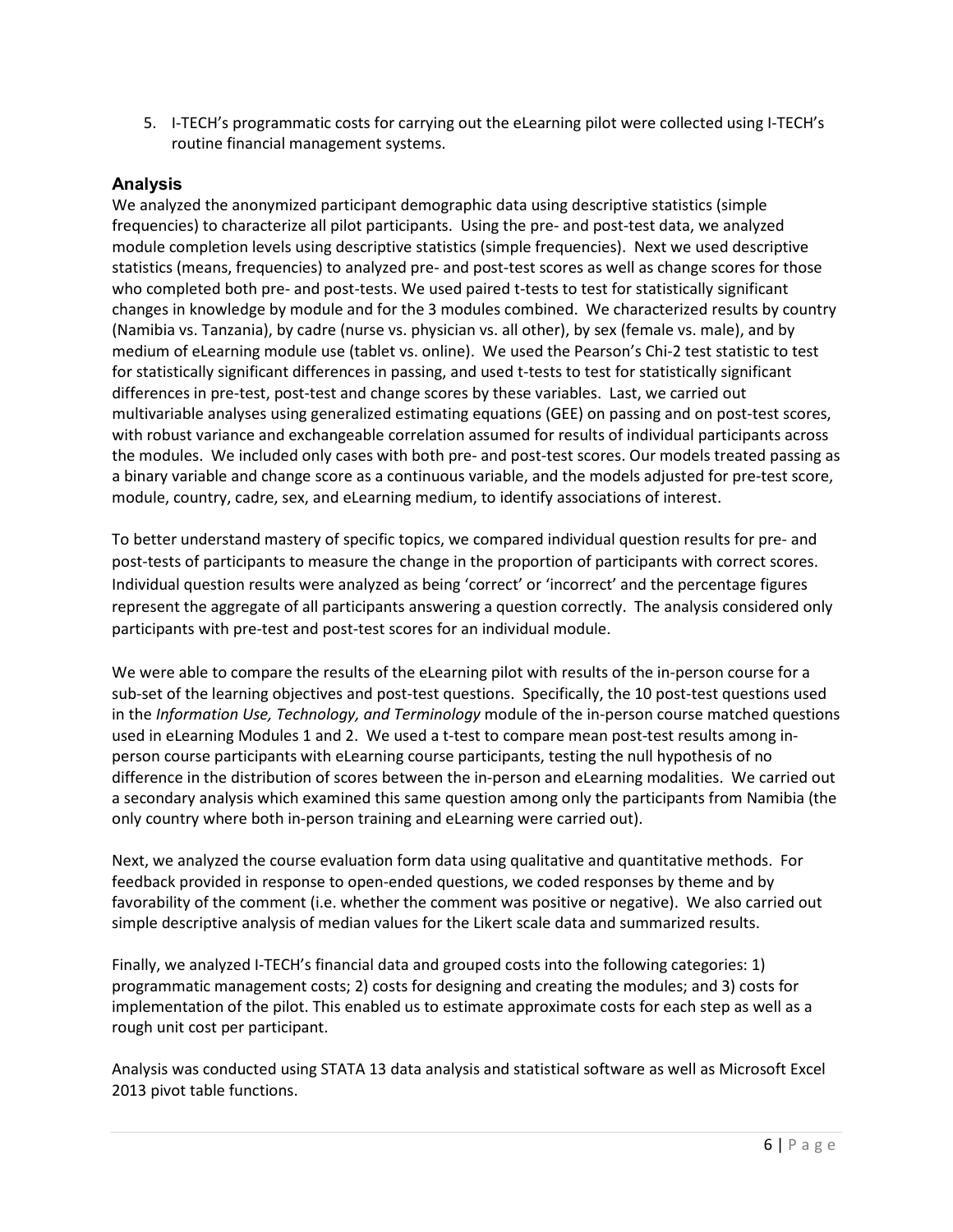# **Results**

#### **Participant Profile**

A total of 131 participants completed TrainSMART registration forms, with 55% from Namibia and 45% from Tanzania (**Table 2**). Out of all participants, 67% were female and 33% male. Participants in Namibia consisted primarily of nurses (48 in Namibia versus 18 in Tanzania) while in Tanzania the largest group of participants were physicians (26 in Tanzania and 3 in Namibia). Twenty-eight participants (16 in Namibia and 12 in Tanzania) indicated their qualification as "Other." While the TrainSMART data system allows participants to specify their professional role, this data element is not mandatory and it was not possible to understand more specifically the range of cadres and roles covered in the "Other" category.

| <b>Participant characteristic</b> | Namibia, n (%)<br>Tanzania, n (%) |            | Total, n (%) |
|-----------------------------------|-----------------------------------|------------|--------------|
| Qualification                     |                                   |            |              |
| <b>Nurse</b>                      | 48 (66.7%)                        | 18 (30.5%) | 66 (50.4%)   |
| Physician                         | 3(4.2%)                           | 26 (44.1%) | 29 (22.1%)   |
| Pharmacy                          | 4(5.6%)                           | $0(0\%)$   | $4(3.1\%)$   |
| Social Services                   | $0(0\%)$                          | 1(1.7%)    | $1(0.8\%)$   |
| <b>Community Health Worker</b>    | 1(1.4%)                           | $0(0\%)$   | $1(0.8\%)$   |
| <b>Dental Services</b>            | $0(0\%)$                          | 1(1.7%)    | $1(0.8\%)$   |
| Mid-Level Clinician               | $0(0\%)$                          | 1(1.7%)    | $1(0.8\%)$   |
| Other                             | 16 (22.2%)                        | 12 (20.3%) | 28 (21.4%)   |
| Gender                            |                                   | n (%)      |              |
| Male                              | 14 (19.4%)                        | 29 (49.2%) | 43 (32.8%)   |
| Female                            | 58 (80.6%)                        | 30 (50.8%) | 88 (67.2%)   |
| <b>Total</b>                      | 72 (55.0%)                        | 59 (45.0%) | 131 (100%)   |

**Table 2:** Participant Qualification and Gender by Country

### **Participation in eLearning Pilot**

Out of the 131 people oriented, a total of 95 persons completed at least one pre-test across the 3 eLearning modules (55 in Namibia and 40 in Tanzania) (**Table 3**). The proportion of orientation participants who engaged with eLearning was not statistically significantly different by country (p=0.27).

Among those who engaged in eLearning, 87 persons completed at least one post-test (48 in Namibia and 39 in Tanzania). Among eLearning participants, 11 failed to complete both pre- and post-tests for all three modules. Twelve people completed them for one module, 22 completed them for two modules, and 50 completed them for all three modules. **Table 3** presents the proportion of oriented persons who completed pre- and post-tests for each module, overall and by country. Among those who engaged in some way with eLearning, completion of at least one module similar in Namibia and in Tanzania (63% vs. 66%, p=0.67).

#### **Table 3: Participation and Completion of Modules**

|          | <b>Total</b> |  | <b>Namibia</b>                    |  | Tanzania |         |
|----------|--------------|--|-----------------------------------|--|----------|---------|
|          | Number       |  | Percent   Number Percent   Number |  |          | Percent |
| Oriented | 131          |  |                                   |  | 59       |         |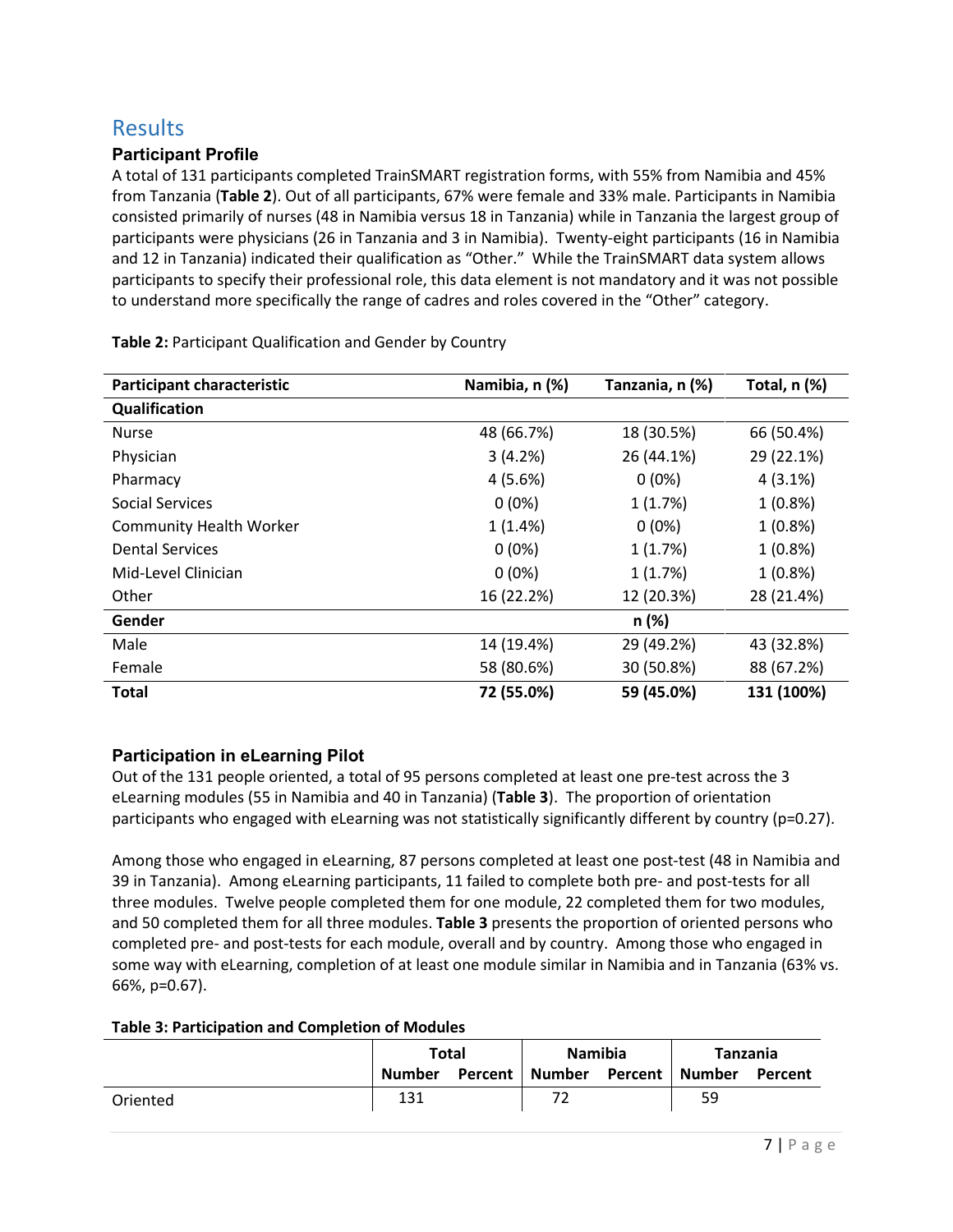| Participated in eLearning          | 95 | 73% | 55 | 76% | 40 | 68% |
|------------------------------------|----|-----|----|-----|----|-----|
| Completed post-test for at least 1 | 84 | 64% | 45 | 63% | 39 | 66% |
| module                             |    |     |    |     |    |     |
| Module 1                           |    |     |    |     |    |     |
| Completed pre-test                 | 86 | 66% | 52 | 72% | 34 | 58% |
| Completed post-test                | 78 | 60% | 45 | 63% | 33 | 56% |
| Completed pre-test and post-test   | 73 | 56% | 42 | 58% | 31 | 53% |
| Module 2                           |    |     |    |     |    |     |
| Completed pre-test                 | 78 | 60% | 44 | 61% | 34 | 58% |
| Completed post-test                | 76 | 58% | 43 | 60% | 33 | 56% |
| Completed pre-test and post-test   | 68 | 52% | 38 | 53% | 30 | 51% |
| Module 3                           |    |     |    |     |    |     |
| Completed pre-test                 | 71 | 54% | 36 | 50% | 35 | 59% |
| Completed post-test                | 71 | 54% | 39 | 54% | 32 | 54% |
| Completed pre-test and post-test   | 65 | 50% | 33 | 46% | 32 | 54% |
| <b>All 3 Modules</b>               |    |     |    |     |    |     |
| Completed pre-test                 | 59 | 45% | 32 | 44% | 27 | 46% |
| Completed post-test                | 60 | 46% | 36 | 50% | 24 | 41% |
| Completed pre-test and post-test   | 50 | 38% | 28 | 39% | 22 | 37% |

Among those who engaged with the eLearning modules, 77 out of 95 did so using a tablet (81%) while 18 do so via online access to the modules (19%). All online users were participants in Namibia.

Among those exposed to the eLearning orientation, there was no meaningful difference by cadre or sex among those who completed at least one pre- or post-test compared with those who only attended the orientation. By cadre, 23% of nurses, 31% of physicians, and 32% of other professionals only attended the orientation but did not complete a pre- or post-test (p=0.53). By sex, 25% of females and 33% of males only attended orientation but did not complete a pre- or post-test (p=0.36).

#### **Change in Knowledge with eLearning Pilot**

#### **Results by Module**

The threshold for passing each eLearning module was 70% on the post-test. For Module 1, 79% of participants passed, while for Module 2 and 3 the passing rates were lower (45% and 69% respectively). The proportion of participants who passed was statistically significantly different by module (p<0.001) (**Graph 1**).

**Graph 1:** Passing Results by Module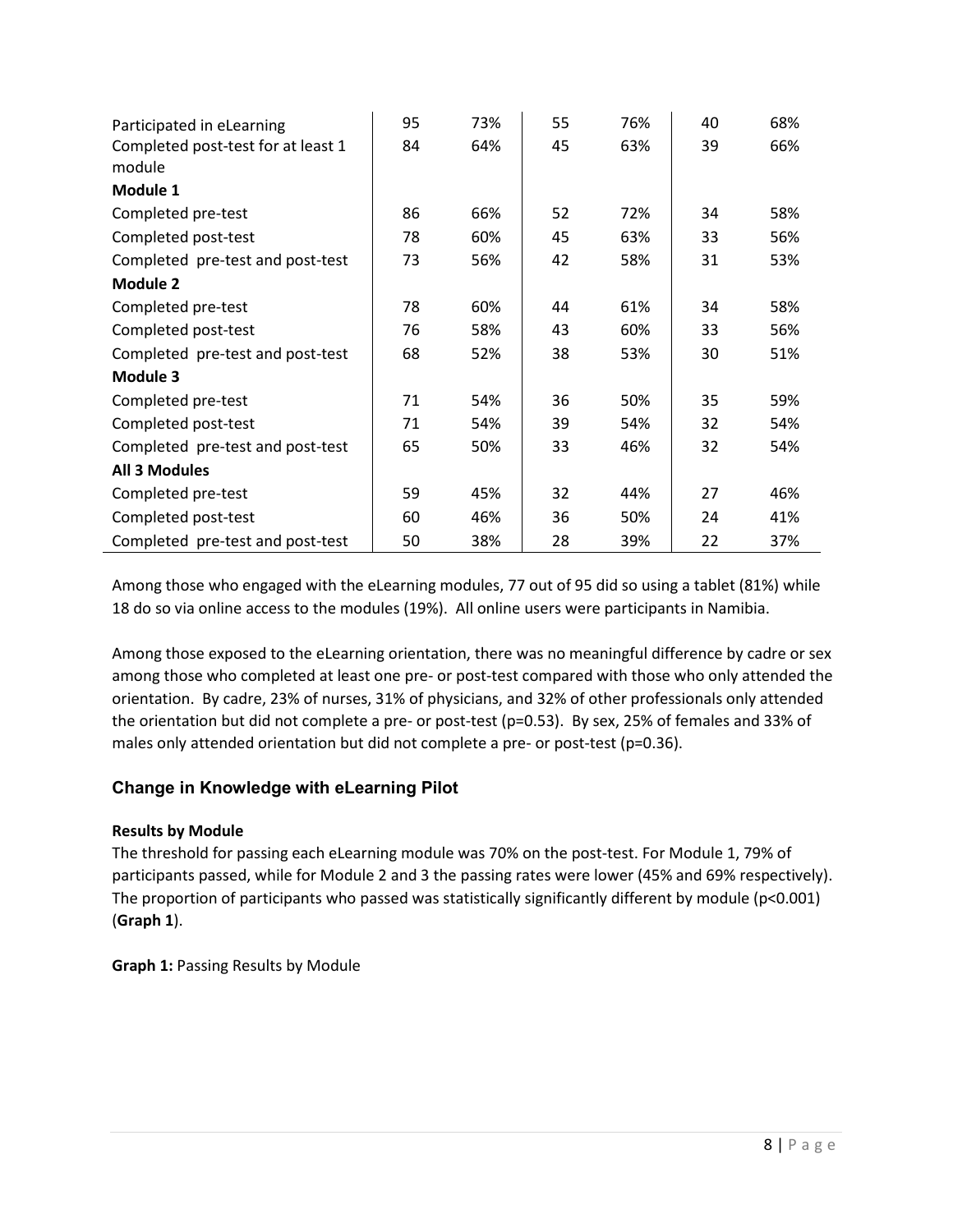

For Module 1, among the 73 participants who completed both a pre-test and a post-test, 70% saw a positive change in their scores. The mean increase in Module 1 scores was 1.7 points or 17% (**Graph 3**). For Module 2, among the 68 participants completing both a pre-test and a post-test, 63% saw an increase in their score. The mean increase in Module 2 scores was 1.4 points or 14%. For Module 3, among the 65 participants who completed both a pre-test and a post-test, 77% increased their score by an average of 1.8 points or 18%.

On average, across all modules, mean scores increased by 1.6 (16%) on post-test compared to pre-test (p<0.001). Compared to the change scores for Module 1, change scores on average were slightly lower for Module 2 (by 0.4 points), and slightly higher for Module 3 (by 0.1 points), but the difference in change scores across modules was not statistically significant (p=0.28).

#### **Results by Country**

Passing rates by module and country are shown in **Graph 2**. Passing rates did not significantly differ by country both overall and for specific modules, although the difference by country for Module 3 approached statistical significance (62% vs. 78%, p=0.13).

Overall all three modules, the proportion of participants who increased their test scores was higher in Tanzania than in Namibia (75% vs. 65%), and change scores were higher in Tanzania than in Namibia (2.0 vs. 1.4, p=0.03). By module, mean increases in Tanzania were 1.9 (19%) for Module 1, 1.8 (18%) for Module 2, and 2.3 (23%) for Module 3 (**Graph 3**). In Namibia, the corresponding mean increases were 1.6 (16%) for Module 1, 1.1 (11%) for Module 2, and 1.4 (14%) for Module 3.

**Graph 2:** Passing Results by Module and by Country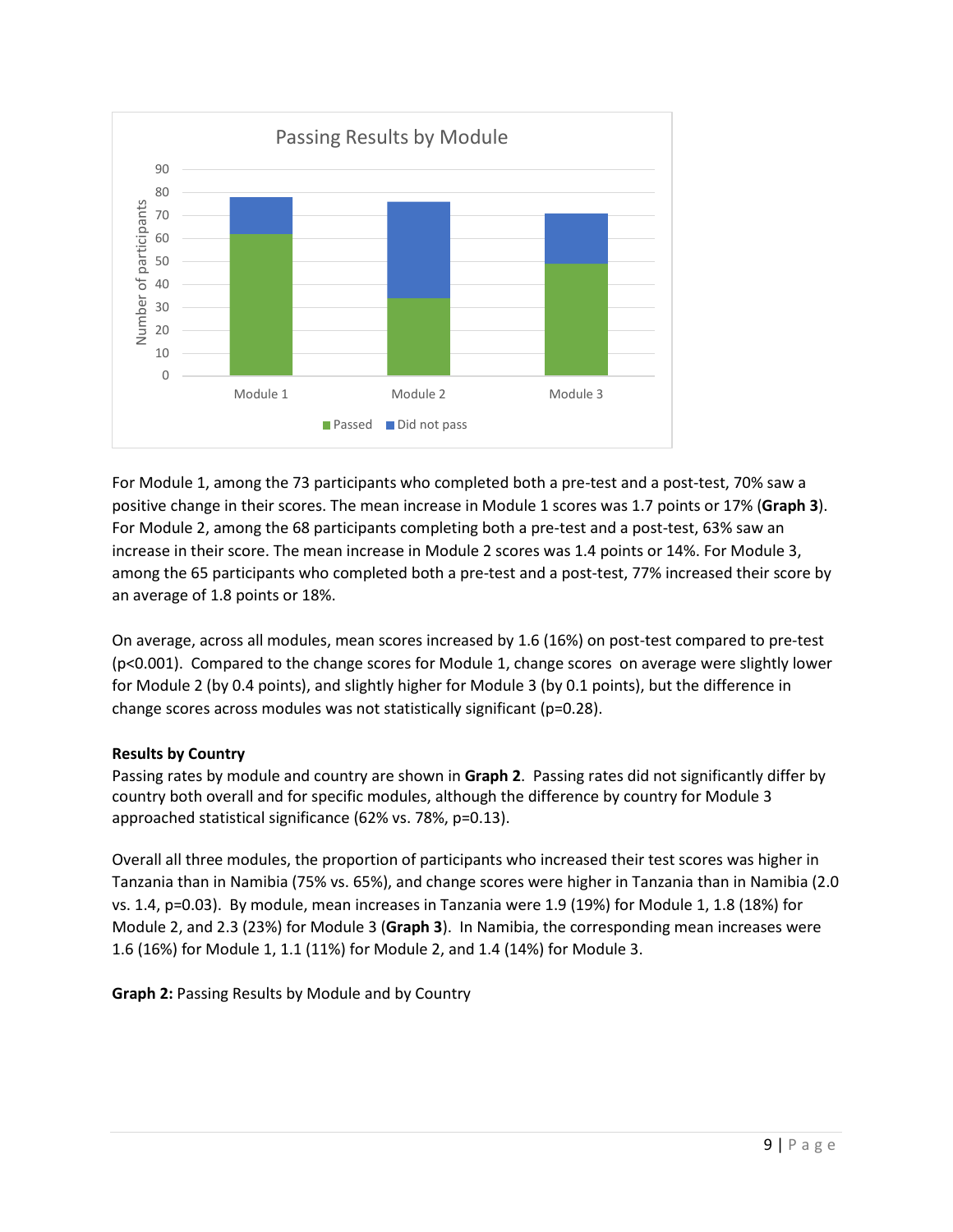

**Graph 3:** Change Scores by Module and by Country



#### **Results by Cadre**

There were modest differences in passing rates by cadre for each module, but only for Module 1 was the rate of passing marginally statistically significantly different by cadre (p=0.07) (**Graph 4**).Change scores were highest for physicians for Modules 1 and 3 (**Graph 5**), but across the three modules results were not statistically significantly different by cadre (p=0.37).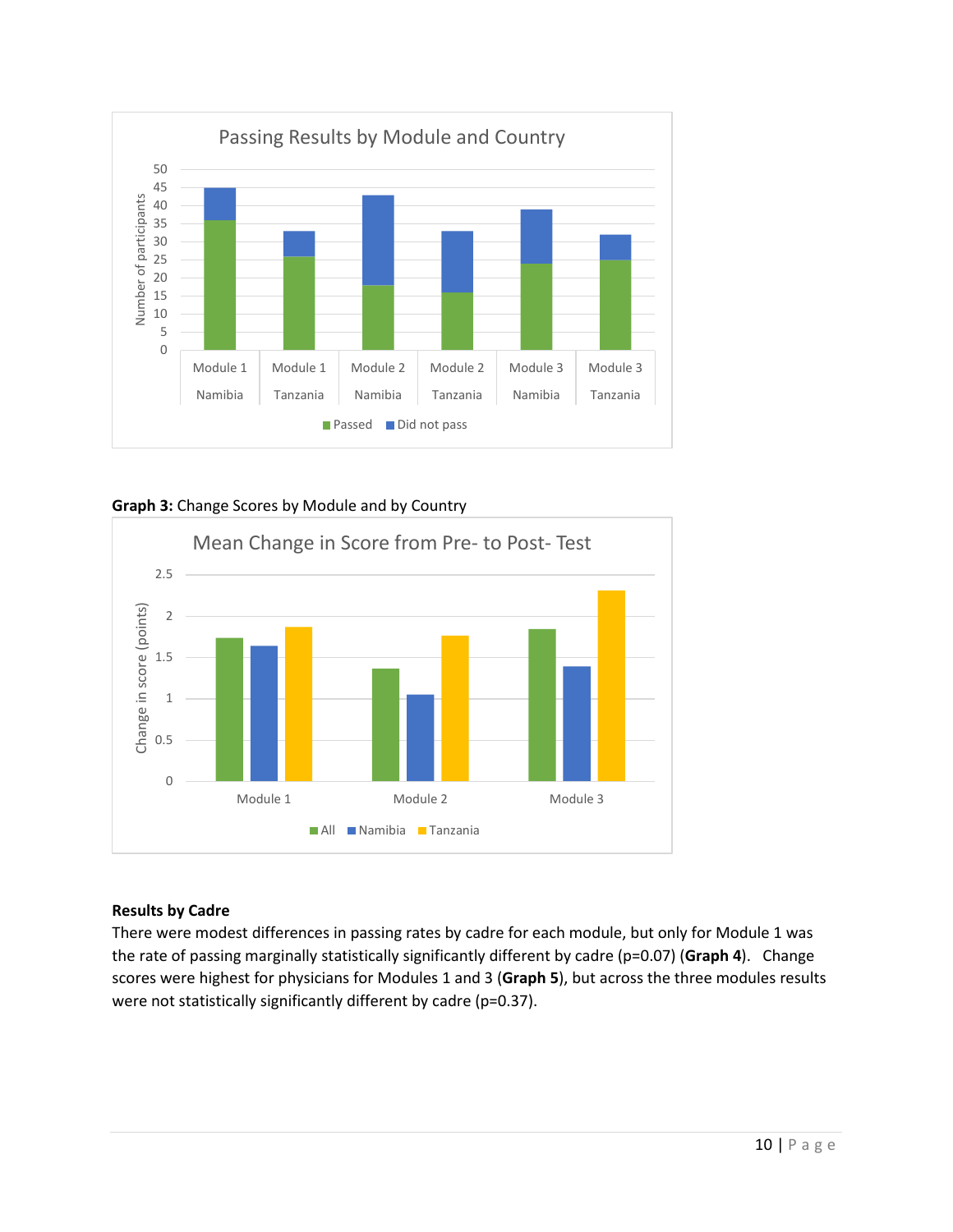

#### **Graph 4:** Passing Results by Module and by Country

**Graph 5:** Change Scores by Module and by Cadre



### **Results by Sex**

There were modest differences in passing rates by sex for each module, and for both Modules 1 and 3, the rates of passing were marginally statistically significantly different by sex (p=0.06 for both) (**Graph 6**).Average change scores were higher among males compared with females for Modules 1 and 3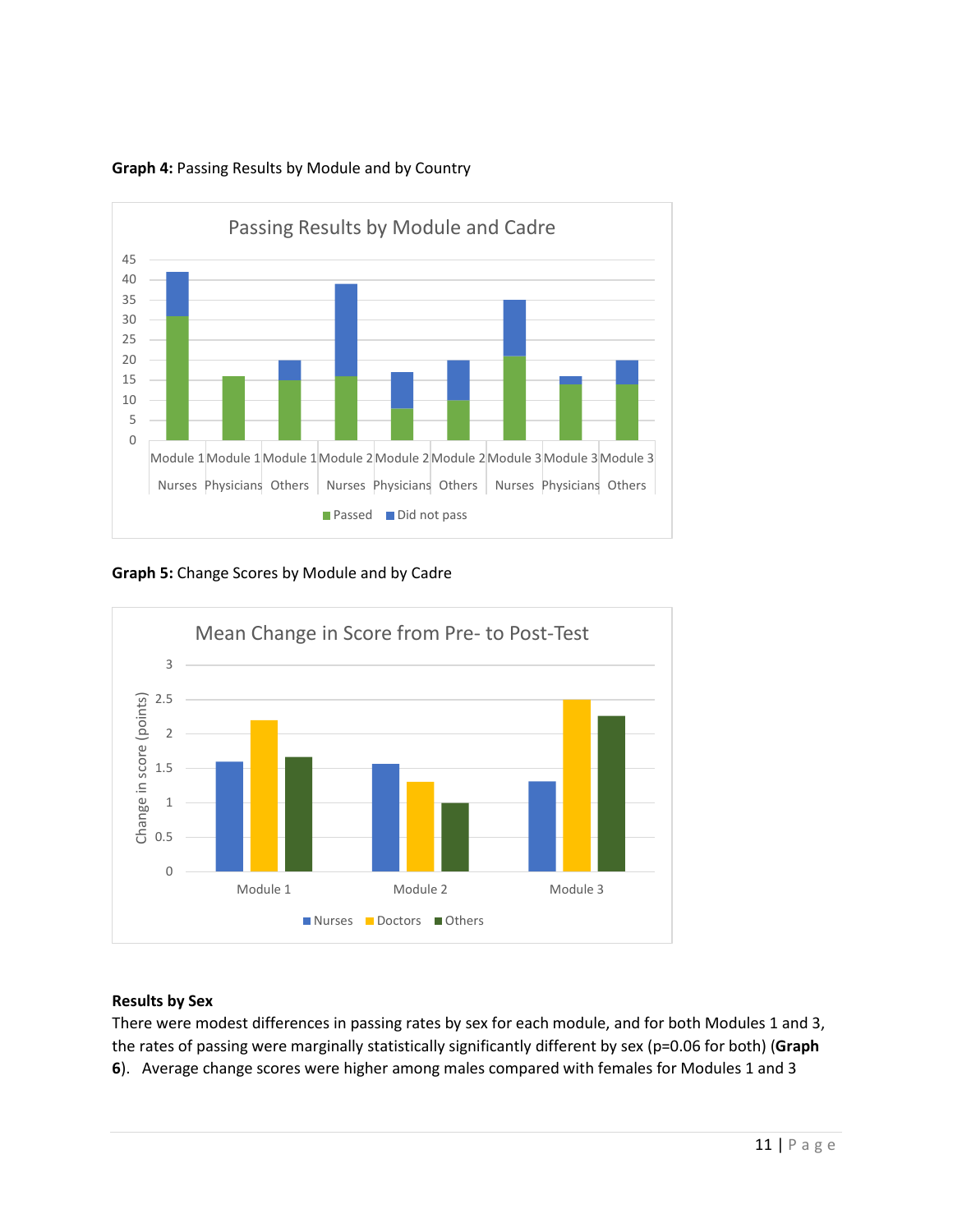(**Graph 7**), but across the three modules results were not statistically significantly different by sex  $(p=0.40)$ .



**Graph 6:** Passing Results by Module and by Sex

**Graph 7:** Change Scores by Module and by Sex



#### **Results by Media**

Pass rates by media are shown in **Graph 8**. The pass rates by media across all modules were not significantly different (65% for online vs. 64% for tablet, p=0.97). Similarly, the average increase in scores across all modules was not meaningfully different by media, with online users increasing on average by 1.7 or 17% and tablet users increasing on average by 1.6 or 16% (p=0.91). The proportion of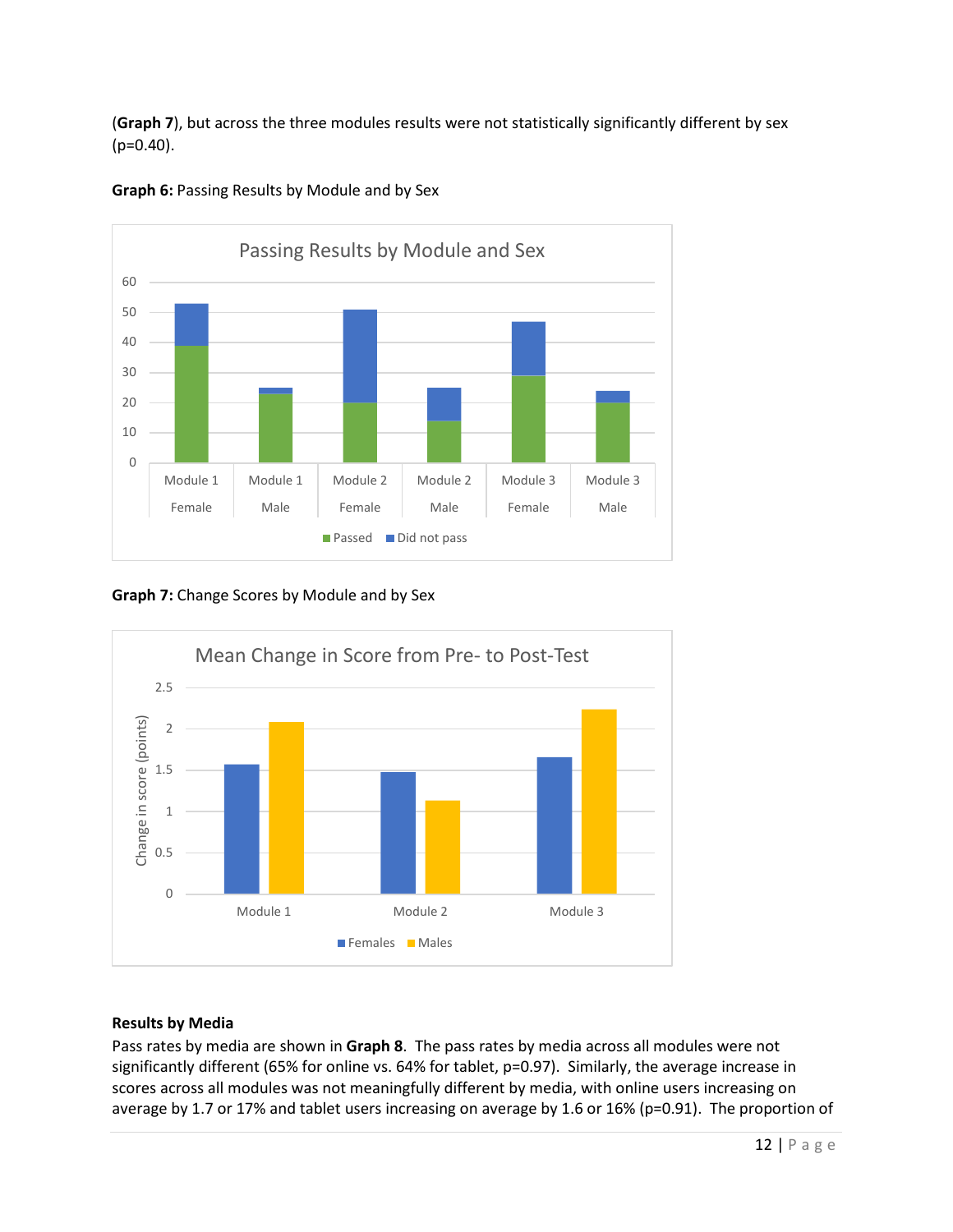participants who experienced an increase in score from pre-test to post test was also not meaningfully different by media (72% for online vs. 69% for tablet).



**Graph 8:** Passing Results by Media

#### **Results by Number of Modules Completed**

The results by number of modules completed are shown in **Graph 9**. Among the 50 participants who completed pre- and post-tests for all three modules, 68% of participants saw their mean scores increase, with average increases of 1.8 points, 1.4 points, and 1.9 points by each module respectively. One third (33%) of participants completing all three modules scored 70% or higher on all 3 post tests. Average change scores were not significantly different based upon the number of modules completed (p=0.26).

In Namibia, 61% saw a positive change in all three of their scores with 31% achieving a score of 70% or higher on all three post-tests. Tanzania saw 77% of participants experience an increase in their scores with 38% scoring 70% or higher on all three post-tests.

**Graph 9:** Mean Change Scores by Number of Modules Completed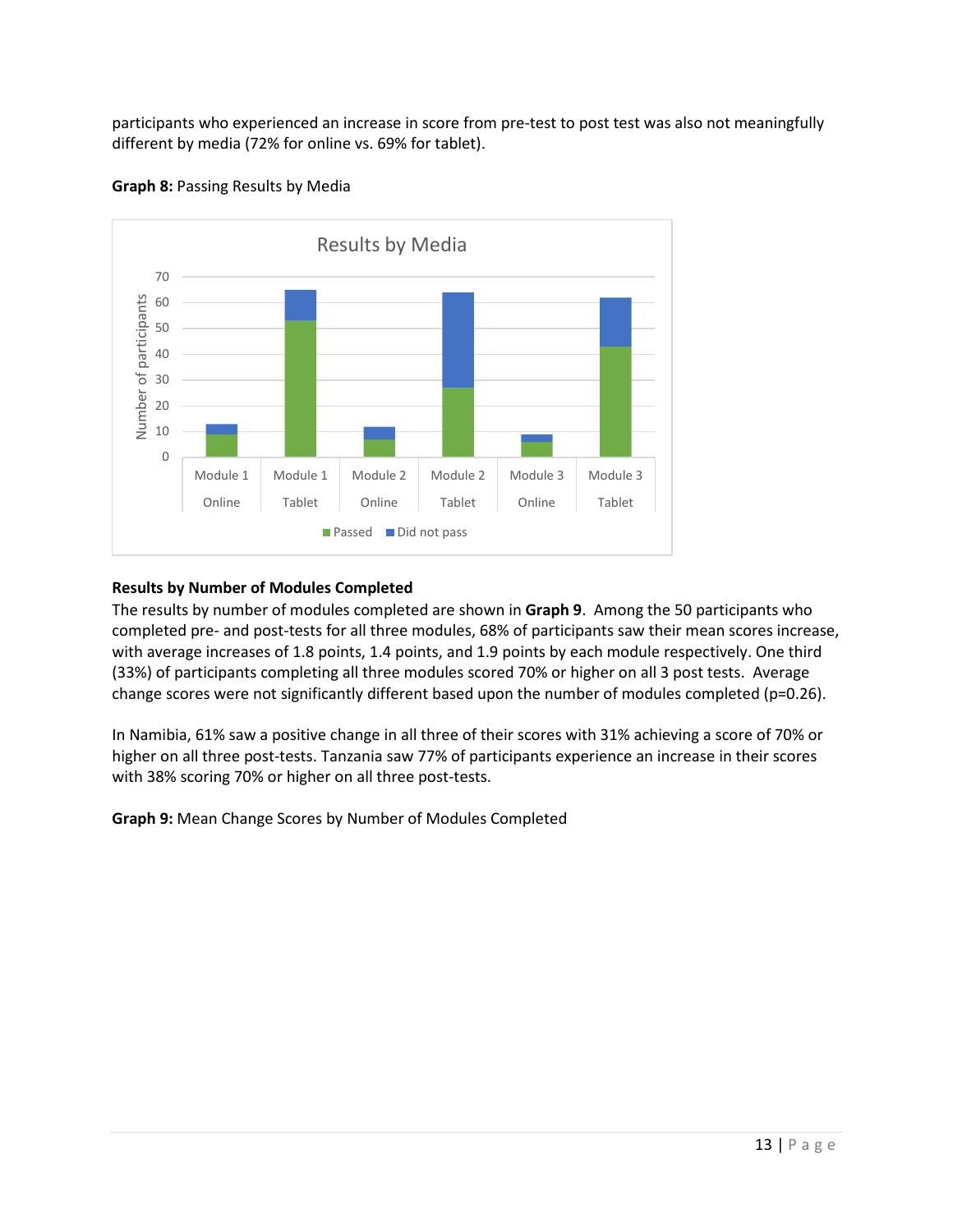

#### **Multivariable Analysis Results**

In an adjusted model where passing at the 70% level was considered as the outcome of interest, we found that higher pre-test score and module were factors associated with passing, and that country, sex, cadre, and media were not associated with passing (**Table 4**). The relative risk (RR) can be interpreted as the relative risk of passing, with RR=1.0 representing no association between the factor and passing, RR<1.0 representing lower likelihood of passing, and RR>1.0 representing higher likelihood of passing, for each factor. Specifically, for each 1 unit increase in pre-test score, participants had an 8% increased opportunity of passing the module (p=0.01). Compared to Module 1, passing was 41% lower for Module 2 in the adjusted analysis (p<0.001).

| <b>Factor</b>                     | <b>RR</b> | p-value | 95% CI |      |
|-----------------------------------|-----------|---------|--------|------|
| Pre-test score (1 point increase) | 1.08      | 0.01    | 1.02   | 1.15 |
| Module 2 (reference = Module 1)   | 0.59      | < 0.001 | 0.45   | 0.79 |
| Module 3 (reference = Module 1)   | 0.94      | 0.47    | 0.79   | 1.12 |
| Tanzania (reference = Namibia)    | 1.02      | 0.86    | 0.79   | 1.33 |
| Sex (reference = Female)          | 1.19      | 0.17    | 0.93   | 1.53 |
| Physician (reference = Nurse)     | 1.20      | 0.27    | 0.87   | 1.65 |
| Other cadre (reference = Nurse)   | 1.13      | 0.42    | 0.84   | 1.51 |
| Online (reference = Tablet)       | 1.03      | 0.89    | 0.69   | 1.53 |
| Constant                          | 0.42      | < 0.001 | 0.26   | 0.69 |
|                                   |           |         |        |      |

**Table 4: Relative Risk (RR) of Passing<sup>1</sup>** 

1Generalized estimating equations model with participant identifier as panel variable, using Poisson family, log link and robust standard errors.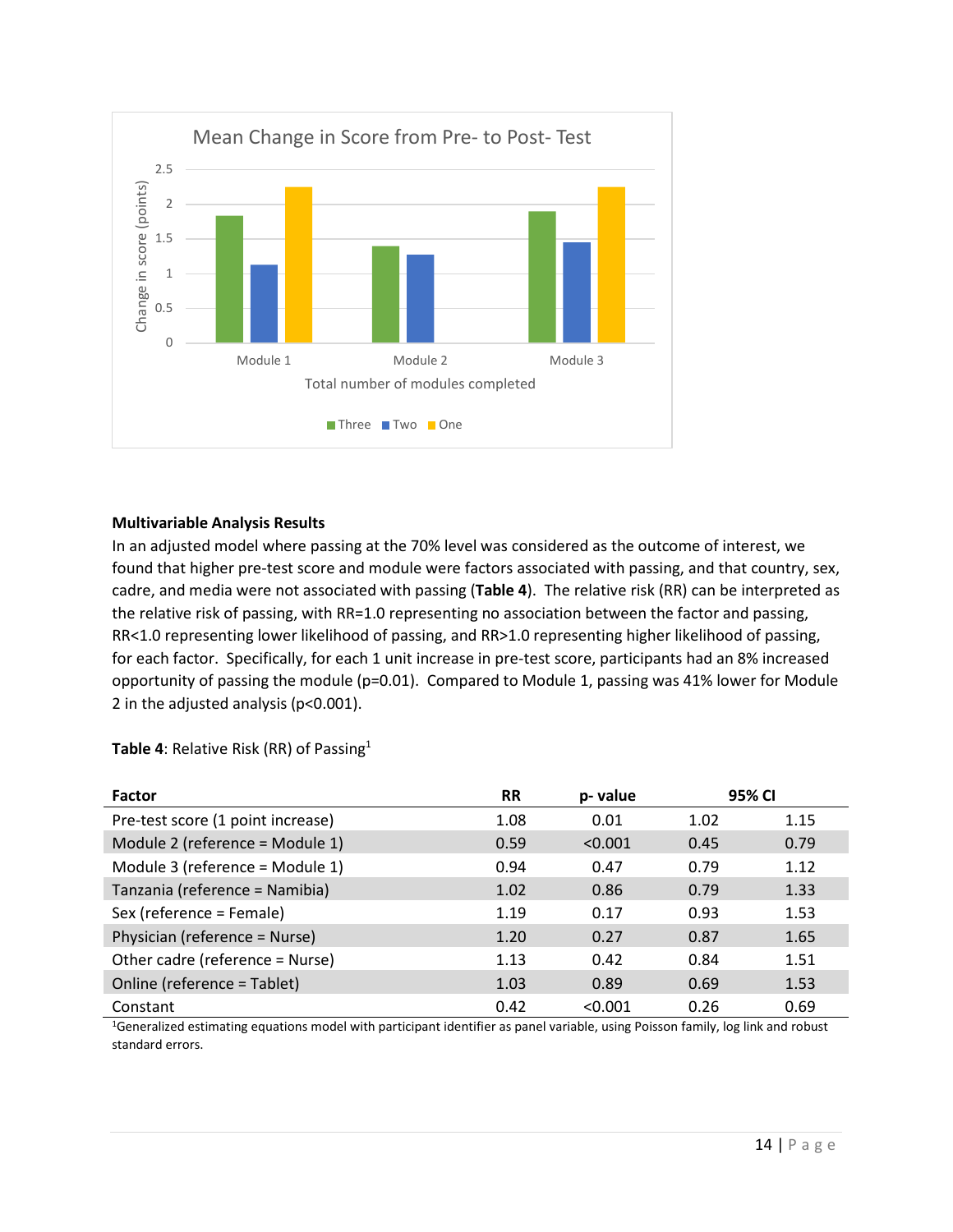In an adjusted model where post-test score was considered as the outcome of interest, we again found that pre-test score and module were factors associated with post-test scores, and that country, sex, cadre, and media were not significantly associated with post-test score (**Table 5**). The β-coefficient for this model can be interpreted as the average change in the post-test score for each factor after adjustment for all other factors in the model. Specifically, for each 1 unit increase in pre-test score, participants had a change score which was 0.66 points less (p<0.001). Compared to Module 1, post-test scores were 1.33 points lower for Module 2 and 0.60 points lower in the adjusted analysis.

| <b>Factor</b>                     | β       | p-value | 95% CI  |         |
|-----------------------------------|---------|---------|---------|---------|
| Pre-test score (1 point increase) | $-0.66$ | < 0.001 | $-0.79$ | $-0.52$ |
| Module 2 (reference = Module 1)   | $-1.33$ | < 0.001 | $-1.90$ | $-0.75$ |
| Module 3 (reference = Module 1)   | $-0.60$ | 0.02    | $-1.09$ | $-0.12$ |
| Tanzania (reference = Namibia)    | 0.51    | 0.11    | $-0.12$ | 1.13    |
| Sex (reference = Female)          | 0.31    | 0.50    | $-0.58$ | 1.19    |
| Physician (reference = Nurse)     | 0.11    | 0.84    | $-0.95$ | 1.17    |
| Other cadre (reference = Nurse)   | 0.34    | 0.43    | $-0.50$ | 1.18    |
| Online (reference = Tablet)       | 0.44    | 0.47    | $-0.75$ | 1.63    |
| Constant                          | 5.34    | < 0.001 | 4.23    | 6.44    |

Table 5: Association between Change Score and Factor<sup>2</sup>

<sup>2</sup>Generalized estimating equations model with participant identifier as panel variable, using Gaussian family, identity link and robust standard errors.

#### **Results by Question**

Analysis of pre- vs. post-test scores in aggregate for each question revealed a range of absolute changes in the proportion of participants with correct responses. The range extended from very positive improvements from pre- to post-test to no improvement, to even a decline for five questions. **Table 6** shows the number of test questions by the level of change in proportion of participants with correct scores (with positive values indicating improvements from pre-test to post-test).

**Table 6:** Change in proportion of participants with correct scores

| Improvement in individual question results between pre-test and post-test (n=30) |         |  |  |  |  |  |  |
|----------------------------------------------------------------------------------|---------|--|--|--|--|--|--|
| 20-29%<br>Declined<br>40% or<br>30-39%<br>10-19%<br>በ-ዓ%                         |         |  |  |  |  |  |  |
|                                                                                  | greater |  |  |  |  |  |  |
| # of Questions                                                                   |         |  |  |  |  |  |  |

**Table 7** shows examples of questions where participants showed the most improvement. Such "high improvement" questions were present in all three modules.

**Table 7:** Examples of questions with strong gains

| Questions with highest gains from pre-test to post-test: | Absolute change in |
|----------------------------------------------------------|--------------------|
|                                                          | proportion of      |
| Correct answer highlighted                               | participants with  |
|                                                          | correct responses  |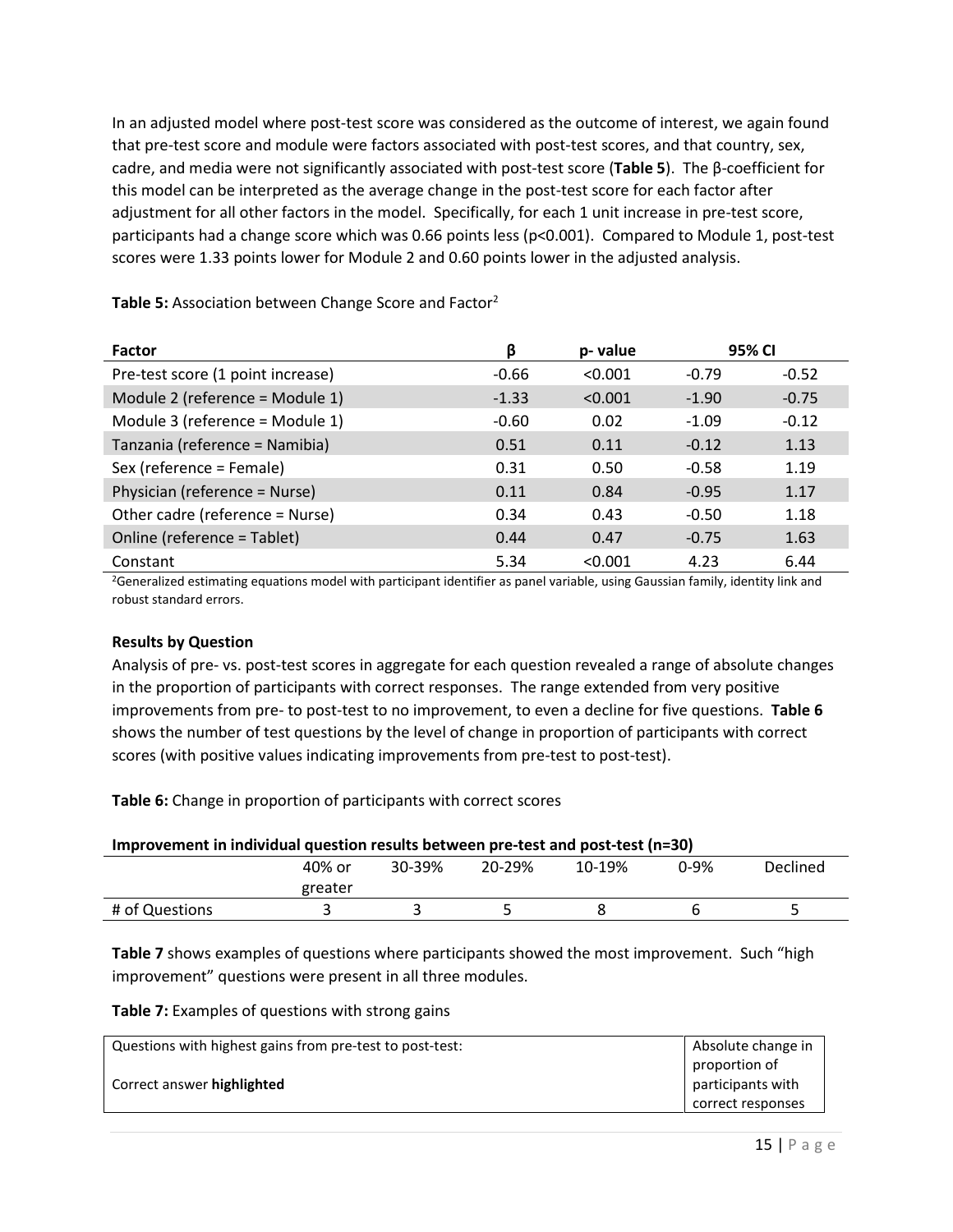| Module 1:                                                                               |              |
|-----------------------------------------------------------------------------------------|--------------|
| Q4. When trying to locate the information you need in an electronic information source, | 47%          |
| you would use a strategy called:                                                        |              |
| A. Narrow domain searches                                                               | (25% to 72%) |
| <b>B. Boolean searches</b>                                                              |              |
| C. Universal searches                                                                   |              |
| D. Wide domain searches                                                                 |              |
| Module 1:                                                                               |              |
| Q6. Data is usually defined as:                                                         | 45%          |
| A. The beginning of a database                                                          |              |
| B. A thing without meaningful relation to anything else                                 | (44% to 88%) |
| C. The things within a database                                                         |              |
| D. A beginning to understanding a problem                                               |              |
| Module 2:                                                                               |              |
| Q1. In creating a logic model you would include:                                        | 40%          |
| A. Data, information, technology, and timelines                                         |              |
| B. Models, systems, technologies, and architectures                                     | (51% to 91%) |
| C. Inputs, activities, outputs, and outcomes                                            |              |
| D. Sources, costs, milestones, and determinates                                         |              |
| Module 3:                                                                               |              |
| Q10. The three phases of data management are:                                           | 38%          |
| A. Save, secure, archive                                                                |              |
| <b>B. Capture, Store, Retrieve</b>                                                      | (43% to 82%) |
| C. Collect, Save, Analyze                                                               |              |
| D. Record, Store, Retrieve                                                              |              |

Of the five questions with declining scores, three questions saw less than 50% of participants provide the correct answer on both the pre-test and post-test. Question 4 in module 2 saw the number of participant answer correctly decline by 15%, from 62% to 47%. Three of the five questions that saw a decline were from Module 2, with one each in Module 1 and 3. The question with a decline in Module 1 saw 89% of participants answer correctly on the pre-test with 85% correct on the post-test.

**Table 8:** Examples of questions with declines

| Questions with declines from pre-test to post-test:                                         | Absolute change in<br>proportion of |
|---------------------------------------------------------------------------------------------|-------------------------------------|
| Correct answer highlighted                                                                  | participants with                   |
|                                                                                             | correct responses                   |
| Module 2:                                                                                   |                                     |
| Q4. Well-designed health information system architecture can result in a health information | $-15%$                              |
| system that is                                                                              |                                     |
| A. Flexible, reduces duplication, and works within a country's context                      | (62% to 47%)                        |
| B. Stable, stand-alone, and flexible                                                        |                                     |
| C. Centralized, permanent, and open source                                                  |                                     |
| D. Complex, reduces duplication, and free                                                   |                                     |
| Module 2:                                                                                   |                                     |
| Q3. Choose the system architecture that completes the following sentence:                   | $-4%$                               |
| contains all the entered data, no matter where it is entered.<br>А                          |                                     |
| Federated system<br>А.                                                                      | (42% to 38%)                        |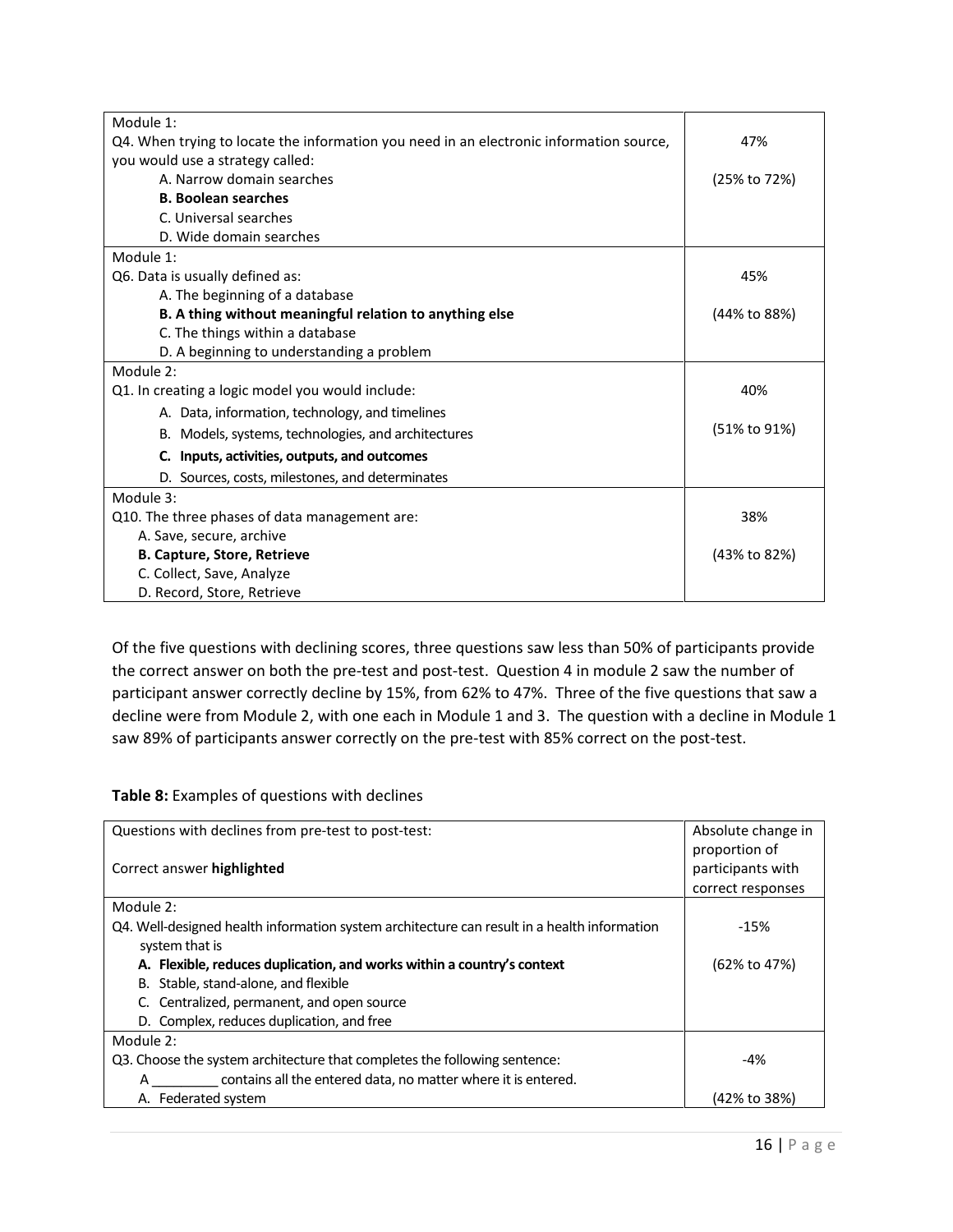| B. De-centralized system                                                     |              |
|------------------------------------------------------------------------------|--------------|
| C. Centralized system                                                        |              |
| D. Stand-alone system                                                        |              |
| Module 3:                                                                    |              |
| Q8. Data quality during data capture can be managed by:                      | $-2\%$       |
| A. Single point of entry                                                     |              |
| B. Fields that accept certain values                                         | (48% to 46%) |
| C. Statisticians                                                             |              |
| D. Strategic Plans                                                           |              |
| Module 2:                                                                    |              |
| Which of the following statements about open source software is false?       | $-1%$        |
| A. Open source is a process for developing any kind of software              |              |
| B. Cannot restrict distribution of modified code                             | (44% to 43%) |
| C. Software code and modules are contributed to a software project from many |              |
| developers                                                                   |              |
| D. Software undergoes peer review through a closed process                   |              |

#### **Results in Comparison with In-Person Course**

For the 10 test questions associated with the "Intro to HIS" module of the in-person course, the level of passing was higher in the in person course (94.4%) vs. in the eLearning course (81.0%) for participants from all countries (**Graph 10**). When restricting to participants from Namibia, the pass rates were similar (81.3% in-person vs. 82.5% eLearning).

**Graph 10:** Passing Comparison for In-Person vs. eLearning Course Participants



For the 10 test questions associated with the "Intro to HIS" module of the in-person course, in-person training participants scored slightly higher at pre-test compared to eLearning participants (mean inperson score = 6.34 vs. mean eLearning score = 6.01), but the difference was not statistically significant (p=0.22). At post-test, there was a meaningful difference; the mean scores were 9.14 for in-person vs.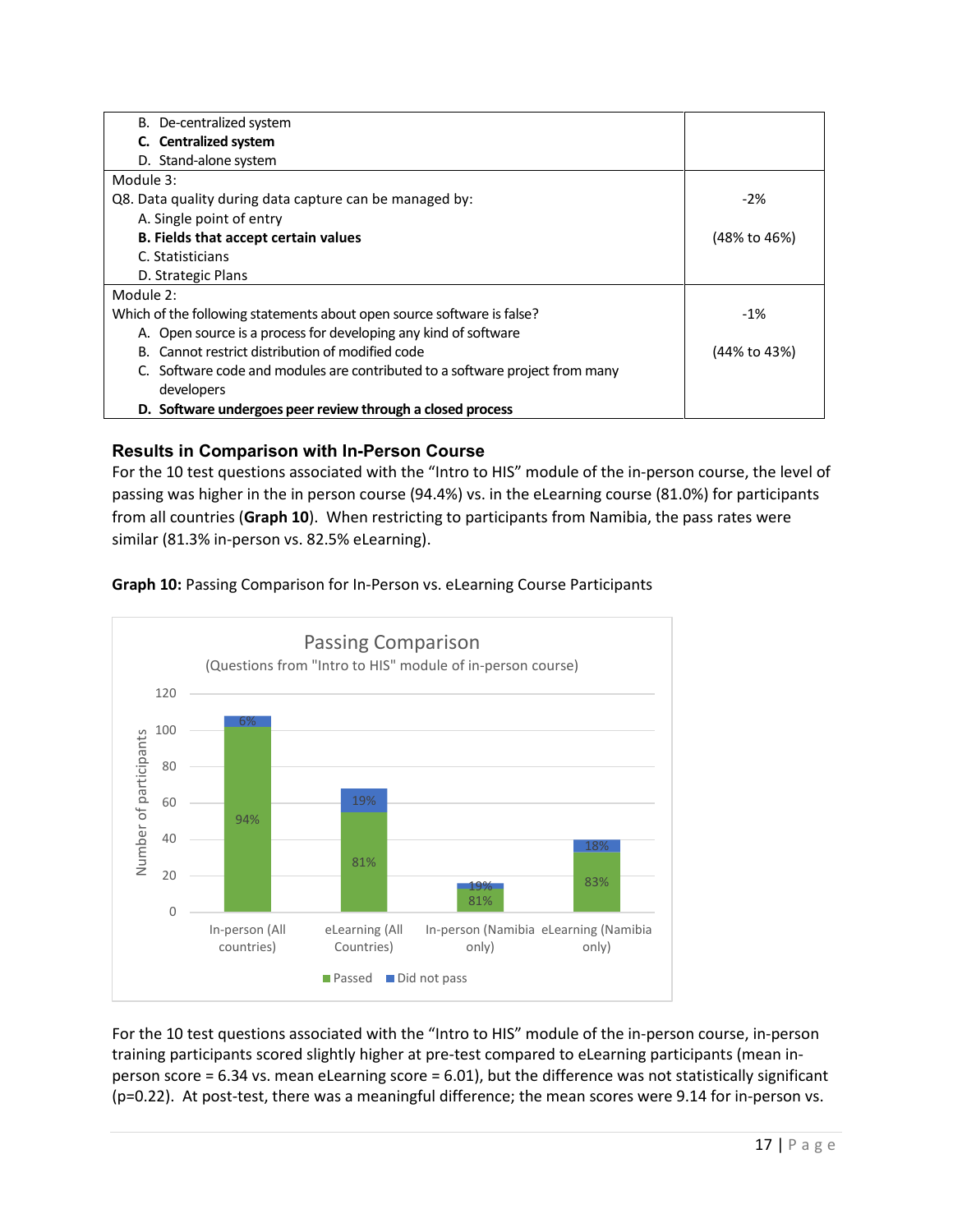8.04 for eLearning (p<0.001). As expected, the average change scores from pre- to post-test was higher among the in-person participants (2.80 vs. 2.11; p=0.03) (**Graph 11**).

When restricted to participants from Namibia, the difference between post-test scores by training modality was less marked and was no longer statistically significant (mean in-person score = 8.44 vs. mean eLearning score = 7.85; p=0.33).





### **Participant Evaluation with eLearning Pilot**

Ninety-six participants completed at least one module evaluation, with only 22 participants evaluating all 3 modules. Evaluations for individual modules were received from both Namibia (n=62) and Tanzania (n=33), and were provided by both tablet (n=65) and online (n=31) users. Two things to note while reviewing the results of the participant evaluations: 1) no Tanzanian participants elected to use the website version of the eLearning modules; and 2) one user's unique ID failed to upload, leading to one participant providing no country of origin.

The average satisfaction ratings across different dimensions of satisfaction was at least 4 (Agree) for all modules, with the exception of Module 2, where the average satisfaction rating fell below 4.0 for relevance and ability to relate to scenarios (**Table 9**). For Module 2, many participants from both pilot countries felt that the content was very difficult to understand. Sample quotes included:

- *"[P]lease try to simplify this module. It was very much defficult[sic] for me to follow. It is not what I am doing every day. Much complicated and I don't know how HIS is going to benefit from this kind of information."*
- *"The module is too complex and confusing"*
- *"To limit the contents, it too much."*
- *"the course was crucial but too many material was placed in one module. I suggest to divide the course into two courses. And use a bit light technical words"*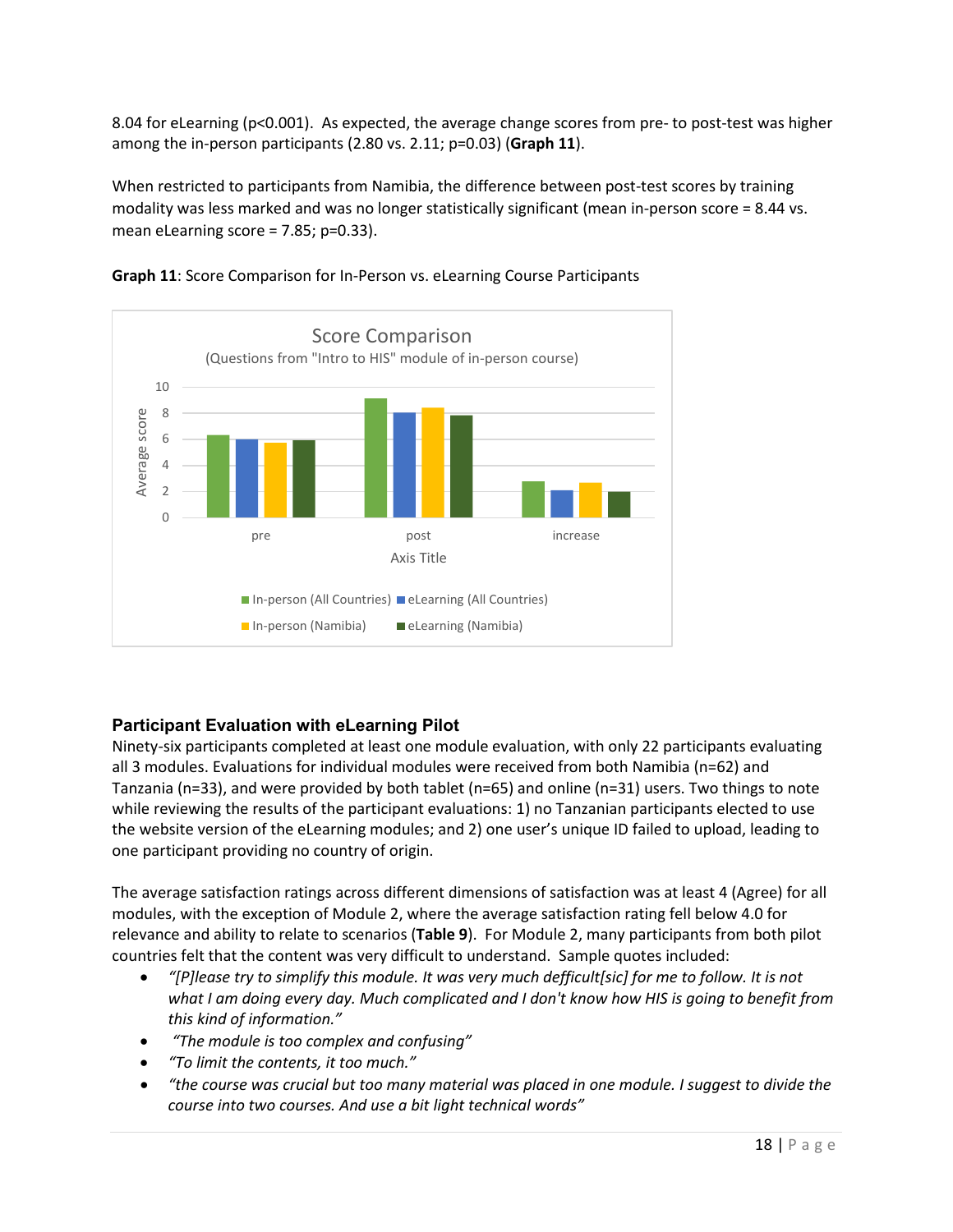Regarding Module 2, participants suggested the incorporation of an easy to access glossary of terms, more time to complete the module, and dividing up the content into manageable chunks would have benefited the course.

|                                                                 | Module 1 | <b>Module 2</b> | Module 3 |
|-----------------------------------------------------------------|----------|-----------------|----------|
|                                                                 | $N=56$   | $N=55$          | $N=52$   |
| The program presented me with new and useful<br>information $1$ | 4.4      | 4.0             | 4.1      |
| The program was relevant to me <sup>1</sup>                     | 4.2      | 3.9             | 4.2      |
| I could relate to the scenarios presented <sup>1</sup>          | 4.3      | 3.7             | 4.1      |
| The program motivated me to take action $1$                     | 4.3      | 4.1             | 4.2      |
| I will be able to apply what I learned to my job. $1$           | 4.4      | 4.1             | 4.2      |
| I would recommend this program to others $1$                    | 4.5      | 4.3             | 4.2      |
| Clarity of content <sup>2</sup>                                 | 4.3      | 4.0             | 4.1      |
| Organization of information <sup>2</sup>                        | 4.3      | 4.1             | 4.1      |
| The navigation of the module <sup>2</sup>                       | 4.2      | 4.0             | 4.2      |
| The amount of information <sup>3</sup>                          | 1.9      | 2.0             | 2.0      |

**Table 9:** Mean Satisfaction Score by Module

<sup>1</sup> Rating scale: 1 – Strongly Disagree, 2 – Disagree, 3 – Neither Agree nor Disagree, 4 – Agree, and 5 - Strongly Agree.<br><sup>2</sup> Rating scale: 1 – Very Poor, 2 – Poor, 3 – Fair, 4 – Good, and 5 – Very Good.

<sup>3</sup> Rating scale: 1 - Did not Achieve, 2 - Somewhat Achieved and 3 - Fully Achieved.

In the participant evaluations for each module, participants were asked to rate their confidence on the objectives; ratings were relatively positive with the majority of objectives above a confidence rating of 3 (Confidence Unchanged). The objective with the lowest mean score was the second objective in Module 2 with 9 participants indicating low confidence and 40 participants indicating higher confidence (**Table 10**).

#### **Table 10:** Confidence in Achievement of Module's Learning Objective

|                    | Objective                                                                                                                    | Average (mean)<br>score on<br>confidence of<br>achieving<br>objective <sup>1</sup> | $N$ (%) indicating<br>low confidence<br>towards objective | $N$ (%) indicating<br>confidence towards<br>objective |  |  |
|--------------------|------------------------------------------------------------------------------------------------------------------------------|------------------------------------------------------------------------------------|-----------------------------------------------------------|-------------------------------------------------------|--|--|
| Module 1<br>$N=56$ | I can explain the<br>difference between<br>information literacy,<br>computer literacy, and<br>information system<br>literacy | 4.2                                                                                | $0(0\%)$                                                  | 50 (89.2%)                                            |  |  |
|                    | I can define key<br>information system<br>terms                                                                              | 4.0                                                                                | 3(3.5%)                                                   | 49 (87.5%)                                            |  |  |
|                    | I can identify the<br>components of a health<br>information system                                                           | 3.9                                                                                | 2(3.6%)                                                   | 40 (71.4%)                                            |  |  |
| <b>Module 2</b>    | Describe the logic<br>underlying health                                                                                      | 3.8                                                                                | 6(10.9%)                                                  | 46 (83.6%)                                            |  |  |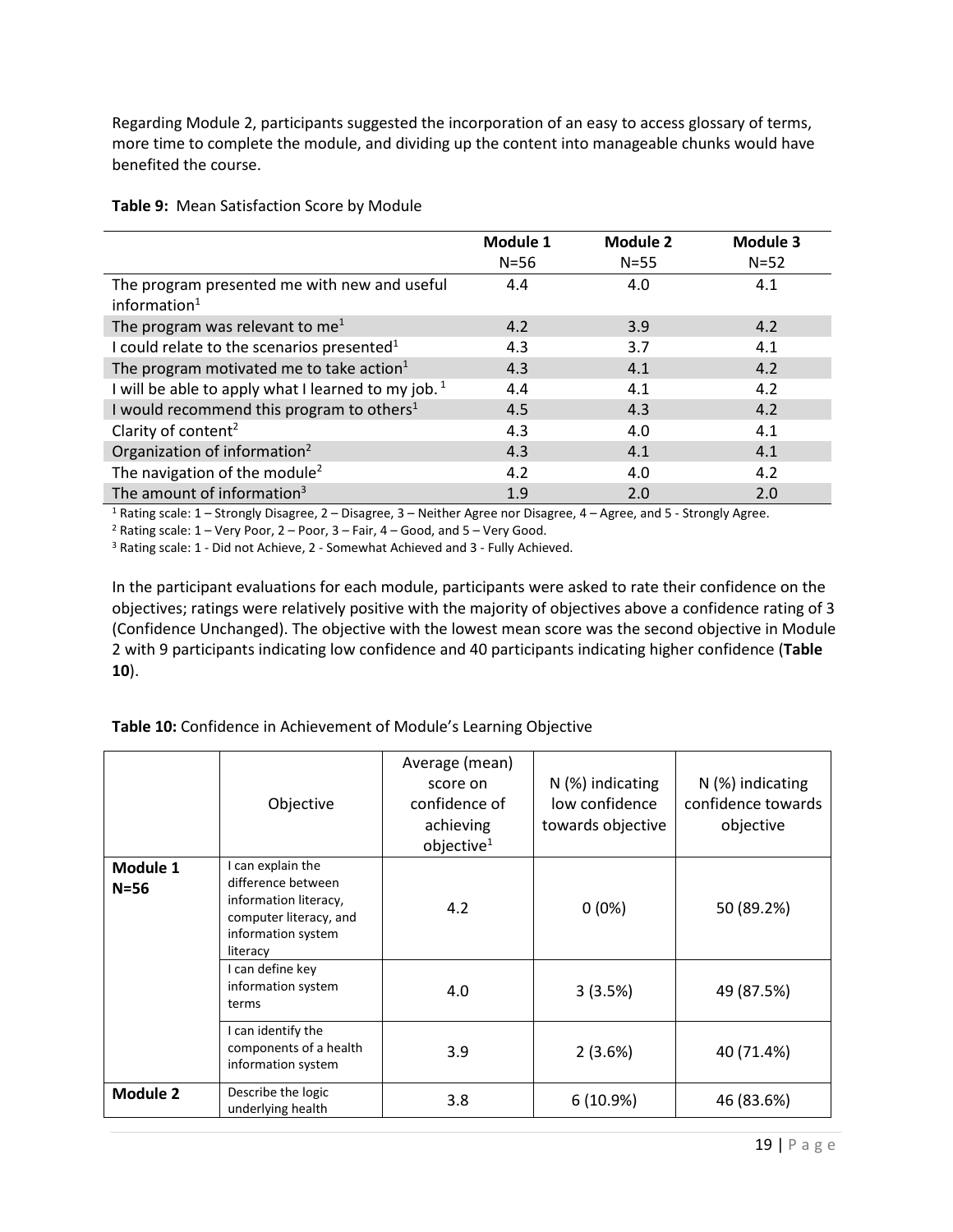| $N = 55$           | information systems                                                 |     |          |            |  |  |
|--------------------|---------------------------------------------------------------------|-----|----------|------------|--|--|
|                    | Describe information<br>system classifications and<br>architectures | 3.6 | 9(16.4%) | 40 (72.7%) |  |  |
| Module 3<br>$N=52$ | Define data management<br>concepts                                  | 4.0 | 2(3.8%)  | 43 (82.7%) |  |  |
|                    | Describe components of<br>the data management<br>process            | 3.9 | 4 (7.7%) | 39 (75%)   |  |  |

1 Ranking: 1 – Much Less Confident, 2 – Less Confident, 3 – Confidence Unchanged, 4 – More Confident, and 5 – Much More Confident.

Satisfaction on the teaching methods was positive with some participants stating *"this is a very good way of leaning [sic], hope trainers will train us more. I am very pleased and interesting in this leaning [sic]."* Out of the 52 respondents of the evaluation, 23 rated the content *Very Good* or *Excellent* with 2 participants rating the content as *Fair* (**Table 11**). However, some participants commented that having more hardcopy materials would help as well, *"the powerpoint should be accompanied by detailed published document, to refer to for more clarity where its needed. e.g some topics arent[sic] that elaborated enough, and for more simolar[sic] examples"* or *"we must given manuals with explanation of everything."*

The lowest average satisfaction rating of a blended learning method used by all participants (excluding the website and tablet) was the in-person orientation with an average score of 3.36 out of 5 (between *Good* and *Very Good)*. Participants provided context for rating the orientation with many mentioning the length of time and practicing of skills beforehand. Sample comments from participants included:

- *"Basic practical skills supervision on how to operate the tablet prior taking the [course] could have helped me better instead of submitting several pretest several times due to the challenge with operation"*
- *"I suggest next program duration to be increased instead [of] one day."*
- *"Time extensions on orientation sessions" (tablet user)*
- *"One week training needed to get more clarity" (tablet user)*

|                    | Rate Your Satisfaction with the following: |                          |                             |          |          |  |  |  |  |
|--------------------|--------------------------------------------|--------------------------|-----------------------------|----------|----------|--|--|--|--|
|                    | <b>Overall Content</b><br>of the Course    | In Person<br>Orientation | eLearning<br><b>Modules</b> | Website* | Tablet   |  |  |  |  |
| Poor               | 0                                          | 0                        | 0                           |          |          |  |  |  |  |
| Fair               | 2                                          | 5                        | $\mathcal{P}$               | 6        |          |  |  |  |  |
| Good               | 27                                         | 28                       | 23                          | 12       | 13       |  |  |  |  |
| <b>Very Good</b>   | 16                                         | 14                       | 17                          | 11       | 14       |  |  |  |  |
| <b>Excellent</b>   |                                            | 5                        | 6                           | 4        | 14       |  |  |  |  |
| <b>Not</b>         |                                            |                          |                             |          |          |  |  |  |  |
| Applicable         |                                            |                          |                             | 10       |          |  |  |  |  |
| <b>Total</b>       | 52                                         | 52                       | 48                          | 44       | 44       |  |  |  |  |
| <b>Mean Rating</b> | 3.53                                       | 3.36                     | 3.56                        | $3.32**$ | $3.93**$ |  |  |  |  |

**Table 11**: Count of Satisfaction in Methods used during Blended Learning Course

Ranking: 1 –Poor, 2 – Fair, 3 – Good, 4 – Very Good, 5 – Excellent, and 6 – Not Applicable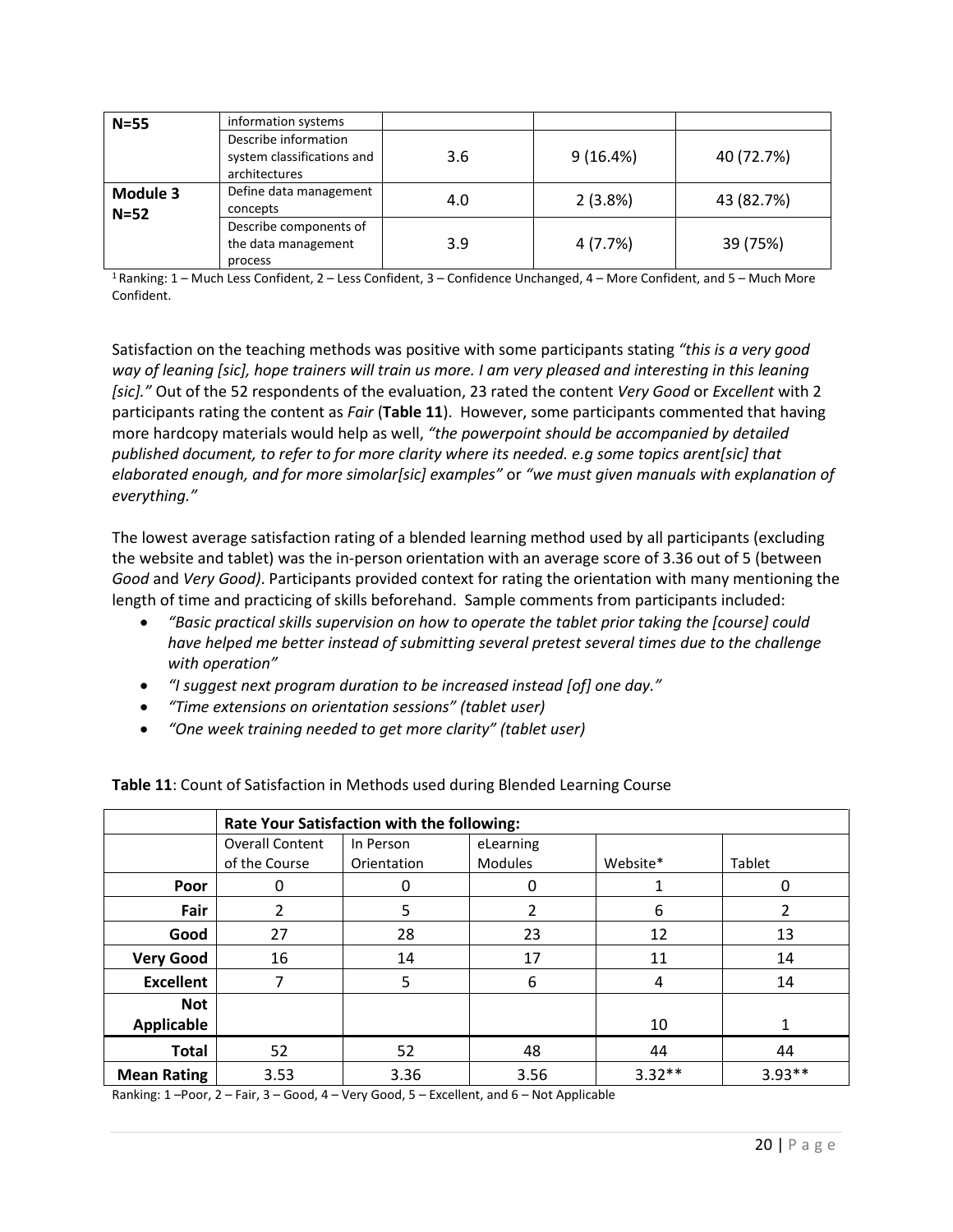\*No website module users were provided with this evaluation

\*\*Not Applicable removed from average

#### **Costing of the Pilot Program**

The main difference in costs between the in-person course and the eLearning course is based upon the number of training days needed. The model we used incorporated one day of participant per diem, for the orientation session, while the in-person courses required covering participation costs over five days.

**Table 12** shows sample costs for several scenarios for in-person vs. eLearning formats, based upon observed project costs at the time of the eLearning pilot in Namibia (May-June 2016). All scenarios assume that an international trainer travels to Namibia. For eLearning training, we present scenarios with 20 and 40 participants in the orientation session. The results demonstrate a per participant cost which is 2.2 – 4.8 times greater for the in-person course. When we apply an assumption about the proportion of participants who earn a passing score on course modules, we see that the cost per participant passed 1.5 – 3.3 times greater for the in-person course.

| <b>Parameter</b>                    |    | In person<br>course |    | Online<br>course |    | <b>Tablet</b><br>based<br>course |    | Online<br>course |    | <b>Tablet</b><br>based<br>course |  |
|-------------------------------------|----|---------------------|----|------------------|----|----------------------------------|----|------------------|----|----------------------------------|--|
| Number of participants              |    | 20                  |    | 20               |    | 20                               |    | 40               |    | 40                               |  |
| International trainer airfare       | \$ | 1,500               | \$ | 1,500            | \$ | 1,500                            | \$ | 1,500            | \$ | 1,500                            |  |
| International trainer per diem      | \$ | 1,694               | \$ | 726              | \$ | 726                              | \$ | 726              | \$ | 726                              |  |
| Transportation to training facility | \$ | 300                 | \$ | 300              | \$ | 300                              | Ś  | 300              | \$ | 300                              |  |
| Facility cost                       | \$ | 4,000               | \$ | 800              | \$ | 800                              | \$ | 800              | \$ | 800                              |  |
| Participant per diem                | \$ | 12,100              | \$ | 2,420            | \$ | 2,420                            | \$ | 4,840            | \$ | 4,840                            |  |
| <b>Tablets</b>                      |    |                     |    |                  | \$ | 3,000                            |    |                  |    | 6,000                            |  |
| Total                               | \$ | 19,594              | \$ | 5,746            | \$ | 8,746                            | \$ | 8,166            | \$ | 14,166                           |  |
| Cost per participant                | \$ | 980                 | \$ | 287              | \$ | 437                              | \$ | 204              | \$ | 354                              |  |
| Pass rate                           |    | 94%                 |    | 65%              |    | 64%                              |    | 65%              |    | 64%                              |  |
| Cost per participant passed         | \$ | 1,042               | \$ | 442              | \$ | 683                              | \$ | 314              | \$ | 553                              |  |

**Table 12**: Sample Costs of Training for In-person vs. eLearning Course

### **Discussion**

During the eLearning pilot, we observed strong uptake of the modules among health care workers of diverse cadres. The passing rate was particularly strong for Module 1 (79%), followed by Modules 3 and 2. There were no meaningful differences in passing rates or change scores by media (tablet vs. online), or in passing rates by country. However, in Tanzania, change scores were somewhat lower than those observed in Namibia. In general, participants expressed a high level of satisfaction with the materials. The technology proved to work very well, with no users reporting any major obstacles preventing them from accessing the course materials via either the online or tablet format.

Still, there were several areas for improvement which emerged. Module 2 focuses on challenging technical content around system classification and eHealth architecture, and participants were least satisfied with this part of the course. The lower passing rates and change scores for Module 2, which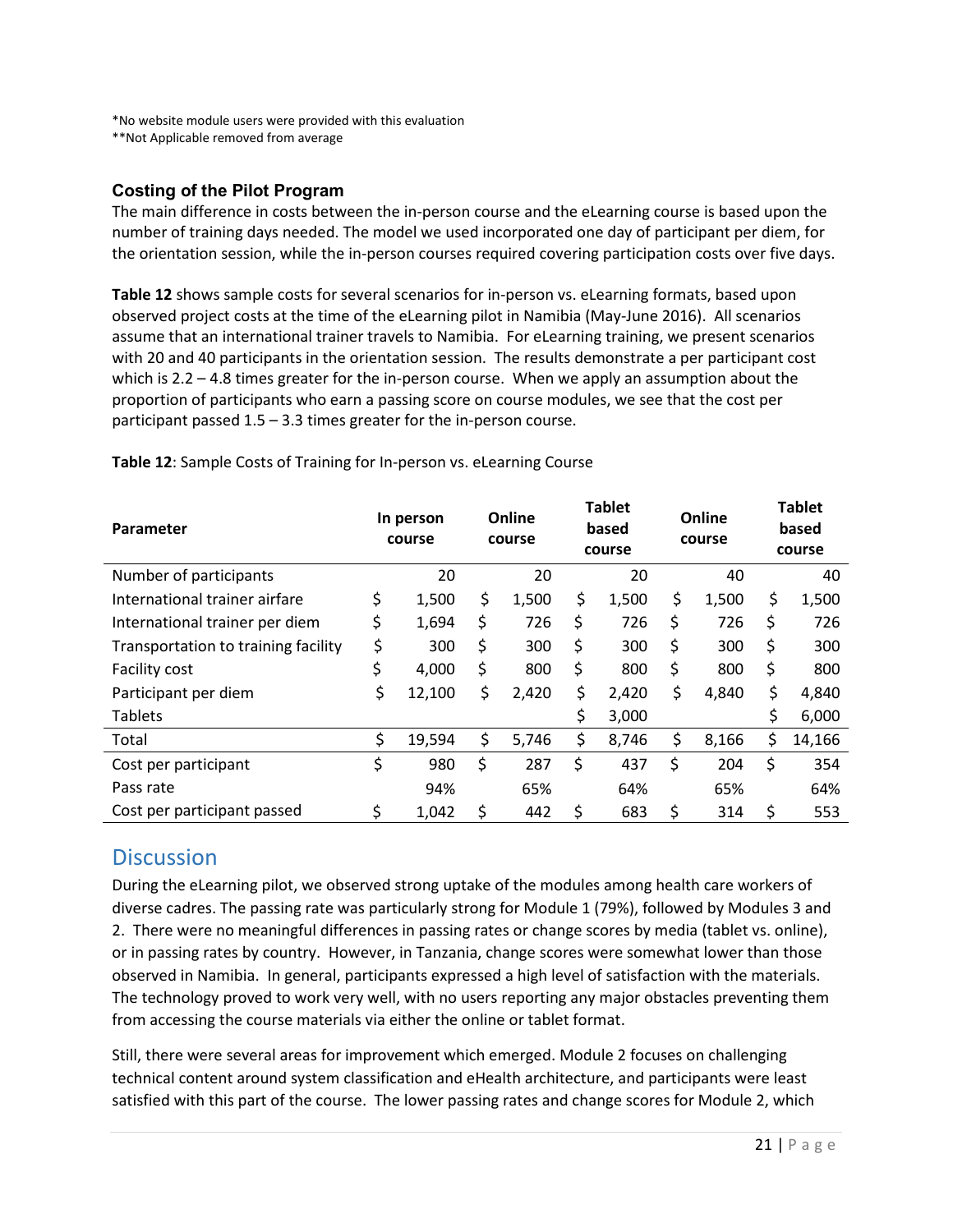was consistent across the 2 countries, across cadres, and across the media, reflect the challenges of the technical content. Participants, who were primarily front-line health care workers, found the content less relevant to their daily responsibilities than the content from the other modules. While our sample size was relatively small and associations not necessarily statistically significant, our findings suggest that nurses tended to find the material most challenging and that "Other" health care workers scored most strongly on Module 2. This feedback points to the desirability of a strategy of dissemination where health-sector personnel can pick and choose which modules to complete, prompted by a description of the types of personnel for whom the material is most relevant.

Another area for possible improvement is in the orientation as part of a blended learning strategy. Participants expressed concerns about the length of orientation, and expressed lower satisfaction with the in-person orientation compared to the eLearning portion of the blended learning approach.

Certain questions on the pre- and post-tests had consistently low scores, little change between pre- and post-test scores, or even negative changes between pre- and post-test scores. These results provide valuable information on possible areas to improve the existing modules to better convey the information. A first step will be more analysis on whether the low improvement reflects poorly worded test questions or lack of clarity in the teaching material.

When comparing the results between the in-person course and the eLearning course, we observed that the in-person course showed moderately more favorable outcomes in terms of increased scores at posttest and passing rates. This could be explained by the ability of in-person trainers to customize the content to answer questions from participants, a higher level of learner engagement during an in-person training, or a more favorably selected group of participants. Indeed, we believe that participants at the in-person courses tended to be higher level health officials working at regional and national levels in their countries, while participants in the eLearning pilot tended to be front-line health care workers or district personnel. The higher level participants may have had a greater capability of absorbing the course content.

In terms of the technology, a small number of users reported that an incorrect post-test was associated with the modules when used in the online format; however, we were not able to replicate the problem in our testing. We recommend further testing before additional online dissemination.

Prior to conducting the pilot, we had not anticipated the strong interest in use of the eLearning course in an online format, and had expected that most participants would use the tablets. In Namibia, where internet connectivity is strong and there is not a high cost for unlimited data access via smartphones, a sizable proportion of participants preferred to view the online modules using smartphones. These participants indicated a discomfort with accepting responsibility (and potential liability) for the tablets, given that they could break or be lost.

The strategy of distributing the course via tablets depends upon presence of an existing coordination mechanism capable of managing the loaning and collection of tablets. In Tanzania, the National Center for Distance Education has been pursuing an ambitious strategy of using distance learning modalities for pre-service training. As part of our technical assistance to this Center, I-TECH had previously provided tablets; however, in the future the Center plans to have students purchase their own tablets, just as they would purchase text books for in-person learning. Thus, it is not clear that this Center could serve as a "hub" for coordinating loans, collection and handover of tablets in the future. Decisions about what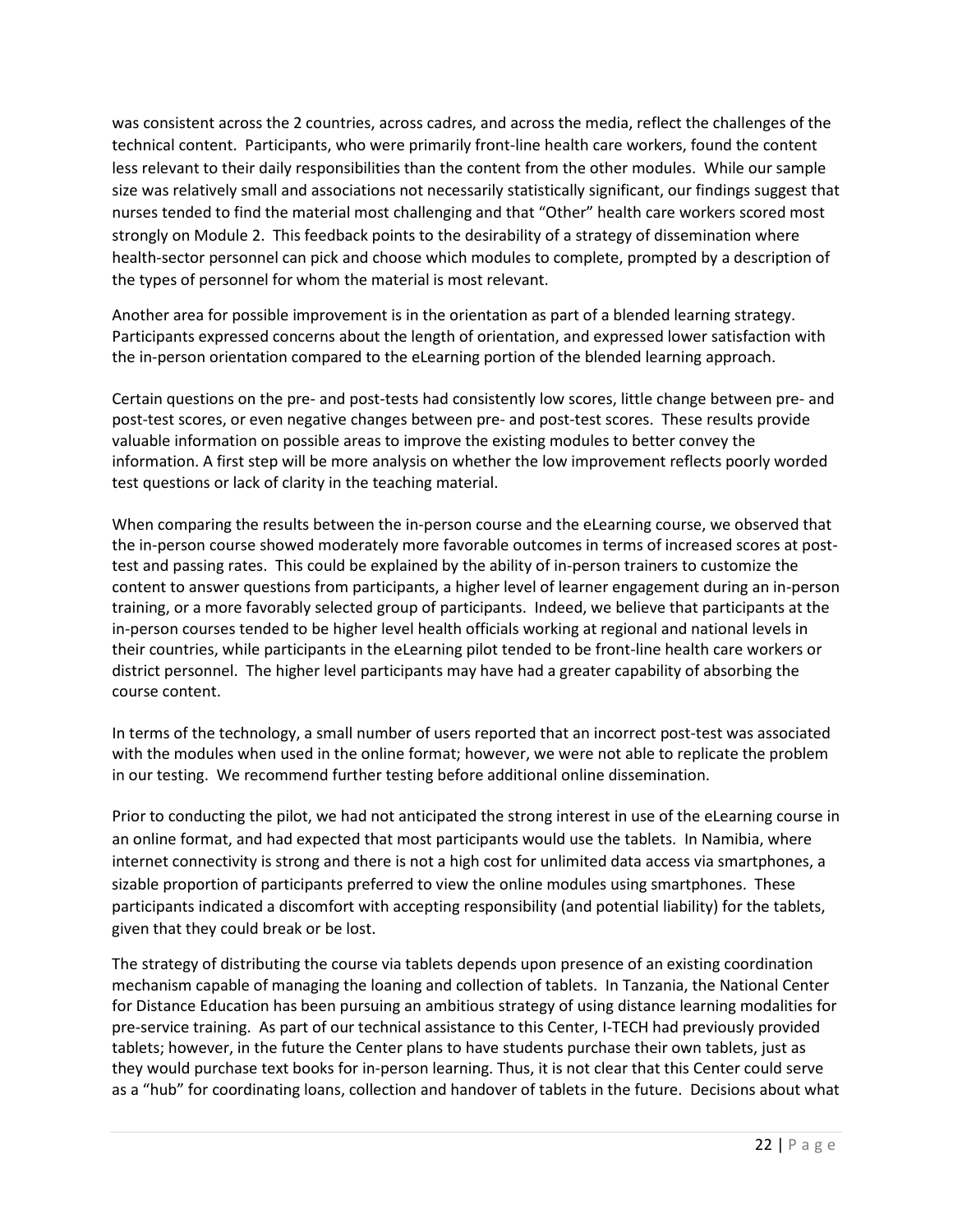media to use must become part of each country's implementation strategy, with careful consideration about what the organizational and IT infrastructure in the country can support.

This pilot demonstrated that eLearning supports efficient coverage of larger groups of participants in a shorter period of time. Our trainers were able to visit multiple training sites, reaching 7 sites in 2 countries during a 2-week period. Using the blended approach to learning also has the advantage of only pulling participants away from their health facilities for the half-day orientation instead of the entire training course. This allows participant health providers to stay in their sites where they are needed most. Our cost estimates demonstrate the efficiency of this approach, with costs of approximately 3 times less for the eLearning course. We recommend that more formal cost analyses occur to examine the true costs and benefits to health systems of the HIS101 eLearning course.

# Conclusions and Recommendations

Overall, the pilot demonstrated the feasibility of large-scale dissemination of the HIS101 course in eLearning format. The results highlight several suggestions and improvements for implementing HIS eLearning that can be used to increase uptake of the modules and ultimately expand participants' competency in HIS systems. I-TECH will use the individual question results data to revisit and improve topics in the piloted modules when scores remained low on posttests. Test questions will also be reviewed to make sure they align with the content as presented in the eLearning modules.

Given the demonstrated feasibility of the HIS101 eLearning course, there are multiple strategies for further dissemination. These strategies contain trade-offs in quality, efficiency, and scale of dissemination. For example, a stronger blended learning approach could be used to address some challenges faced by participants, such as the low completion rates, lower satisfaction with the more challenging content seen with Module 2, and the lower overall passing rates compared with the inperson training. Several actions could be taken to improve completion of pre-tests and post-tests. For instance, expanding the orientation to include real-time completion of the pre-tests (thereby ensuring full completion of pre-tests), or instituting a face-to-face administration of the post-test would improve test completion rates. Face-to-face meetings on-site or via teleconference or webinar could enhance learning by providing participants with an opportunity to discuss content that is more challenging with their colleagues, a facilitator/content expert, or tutor.

Implementers have numerous options for fitting the modules into their own continuous education programs. Participants discussed the possibility of using these modules packaged in the eLearning format as refresher trainings for HIS users or HIS Officers. Since each module stands on its own, course implementers could pick and choose modules based on their target audience and educational program. The modules can also be offered within a facility as part of facility-organized CME sessions, as part of mentorship or on-the-job training on facilities' information systems, or national-level CME programs offered by universities or professional boards or councils.

An advantage of self-paced, eLearning modules is that individuals can take those that are most relevant to their position and the competencies that they need to develop. The finding that participants found Module 2: *System Classification and Architectures* challenging and that they raised questions about its applicability to their daily work, indicates that further "segmentation" of the HIS101 content to different audiences and cadres of healthcare workers could be desirable as part of a scale-up strategy. Further guidance to implementers on which modules are best suited to which cadres and competency levels will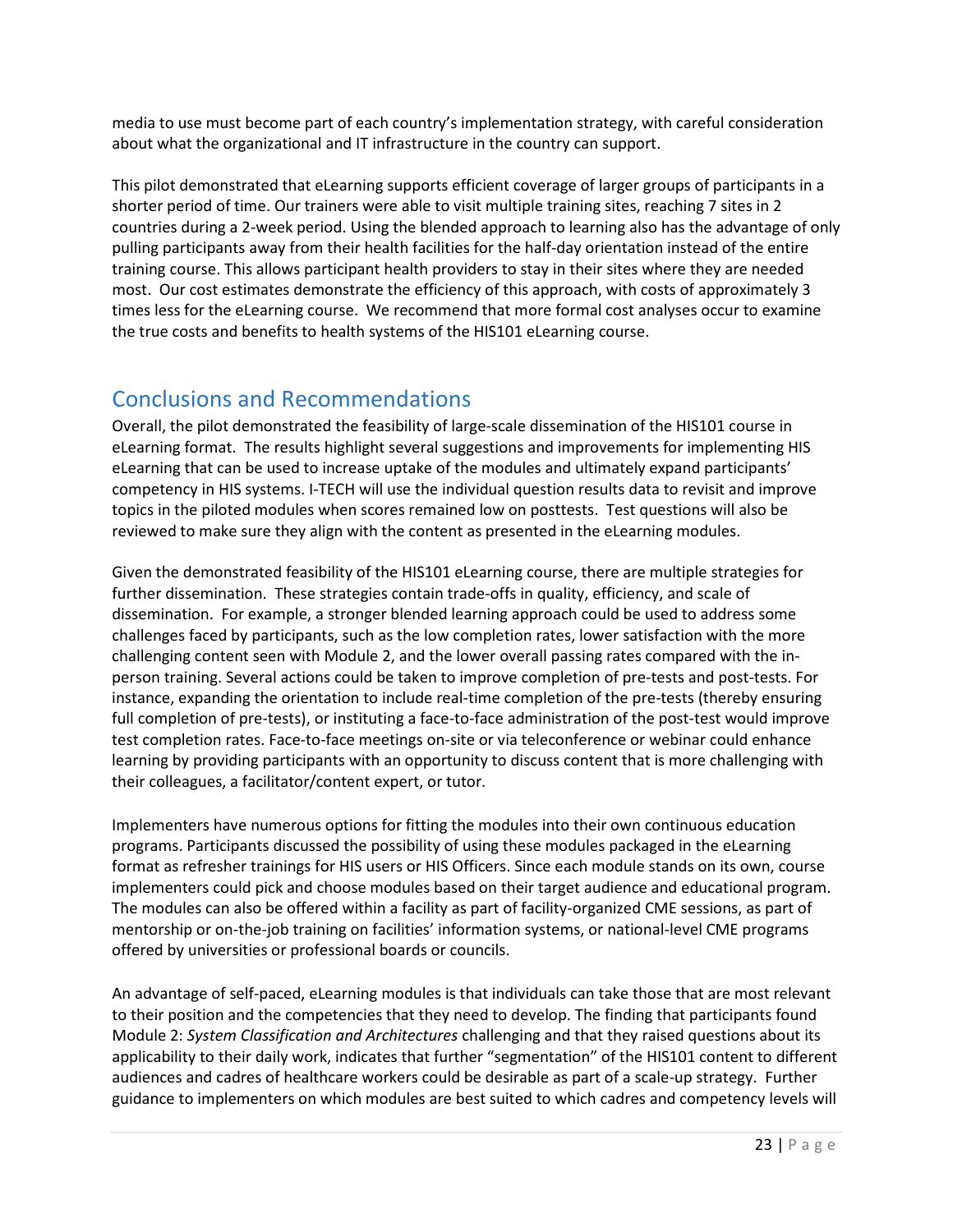be helpful to ensure relevance to learners. For example, Module 2 may be best suited to HIS officers rather than nurses and doctors.

Further work to leverage flexible technology for the eLearning course could be helpful. In areas where internet infrastructure is appropriate and smartphone adoption is high, providing participants with a web address or a downloadable app for offline viewing could provide a cost effective method for delivering HIS101 concepts to health providers. With an eye on improving response rates, while reducing complexity, the modules could be engineered to require participants to follow the sequence of pretest, viewing the module, posttest, and participant evaluation. Participants would not be permitted move to the modules having not completed pretest and so on, with the system not recording the module as complete until all components done. An administrative section could be added allowing course managers in different settings to turn on and off the tests and evaluations depending on their implementation strategy, without direct I-TECH support.

In the future, pending funding availability, I-TECH plans to develop up to an additional twelve modules in year's two-to-five of the project, such that the entire HIS101 course will become available in eLearning format. We believe this pilot evaluation demonstrated the strong feasibility and acceptability of the eLearning approach. I-TECH will coordinate future deployment of eLearning modules with the Center for Disease Control and Prevention and the various Ministries of Health.